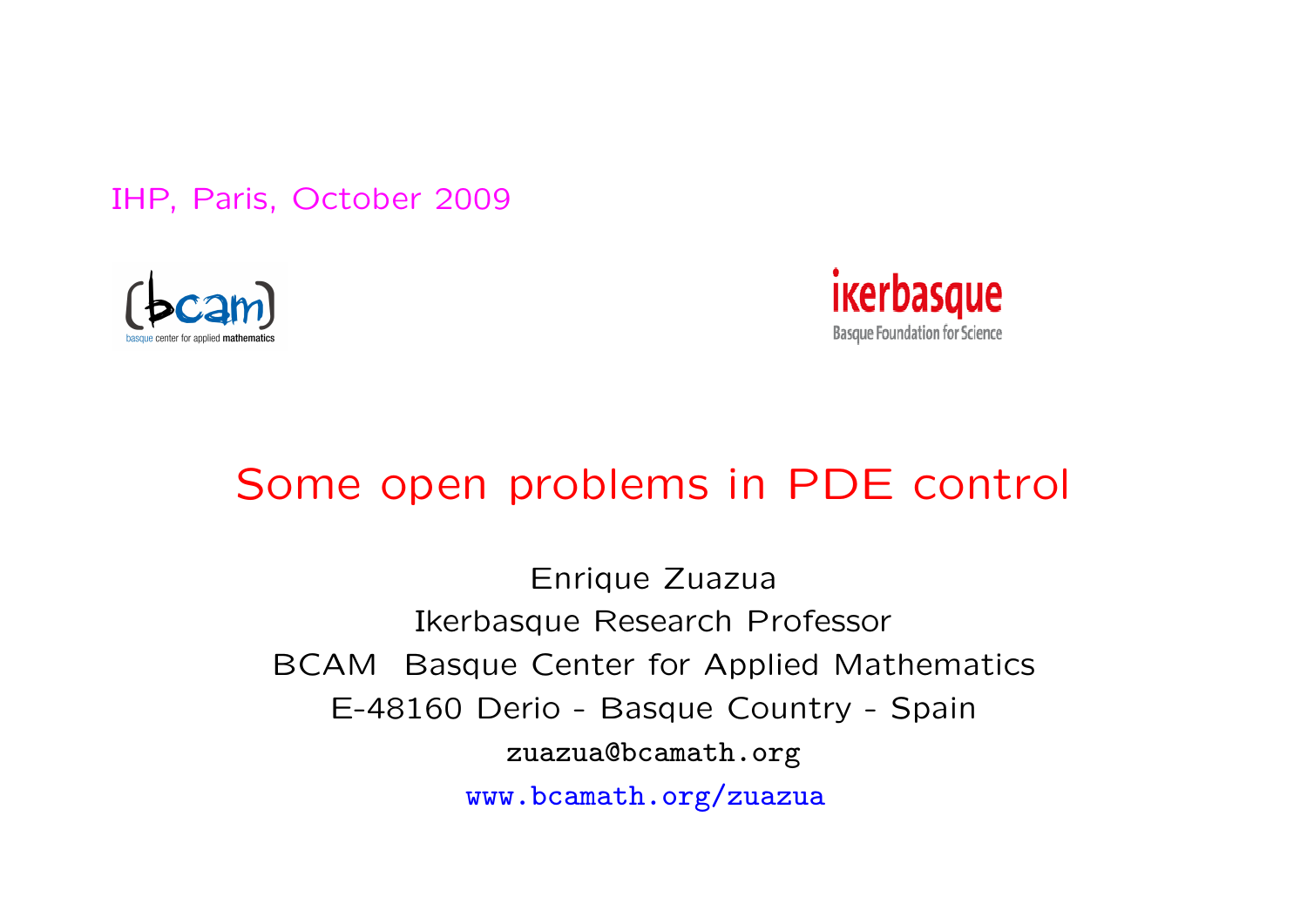- 1.- Optimal design for waves: a microlocal approach
- 2.- Sharp observability estimates for heat equations
- 3.- Robust control of linear finite-dimensional systems
- 4.- Control of Kolmogorov's equation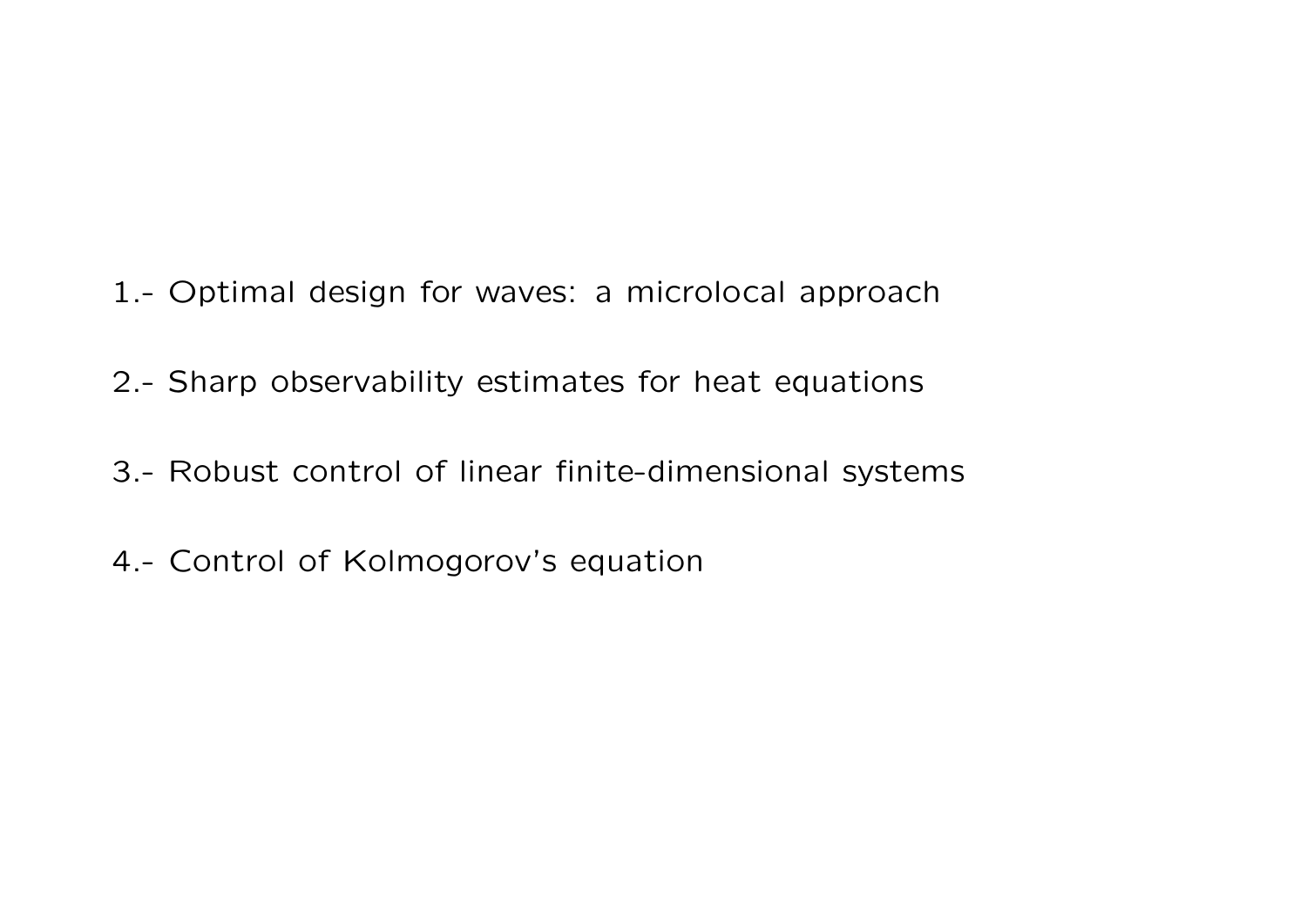# 1.- Optimal design for waves: a microlocal approach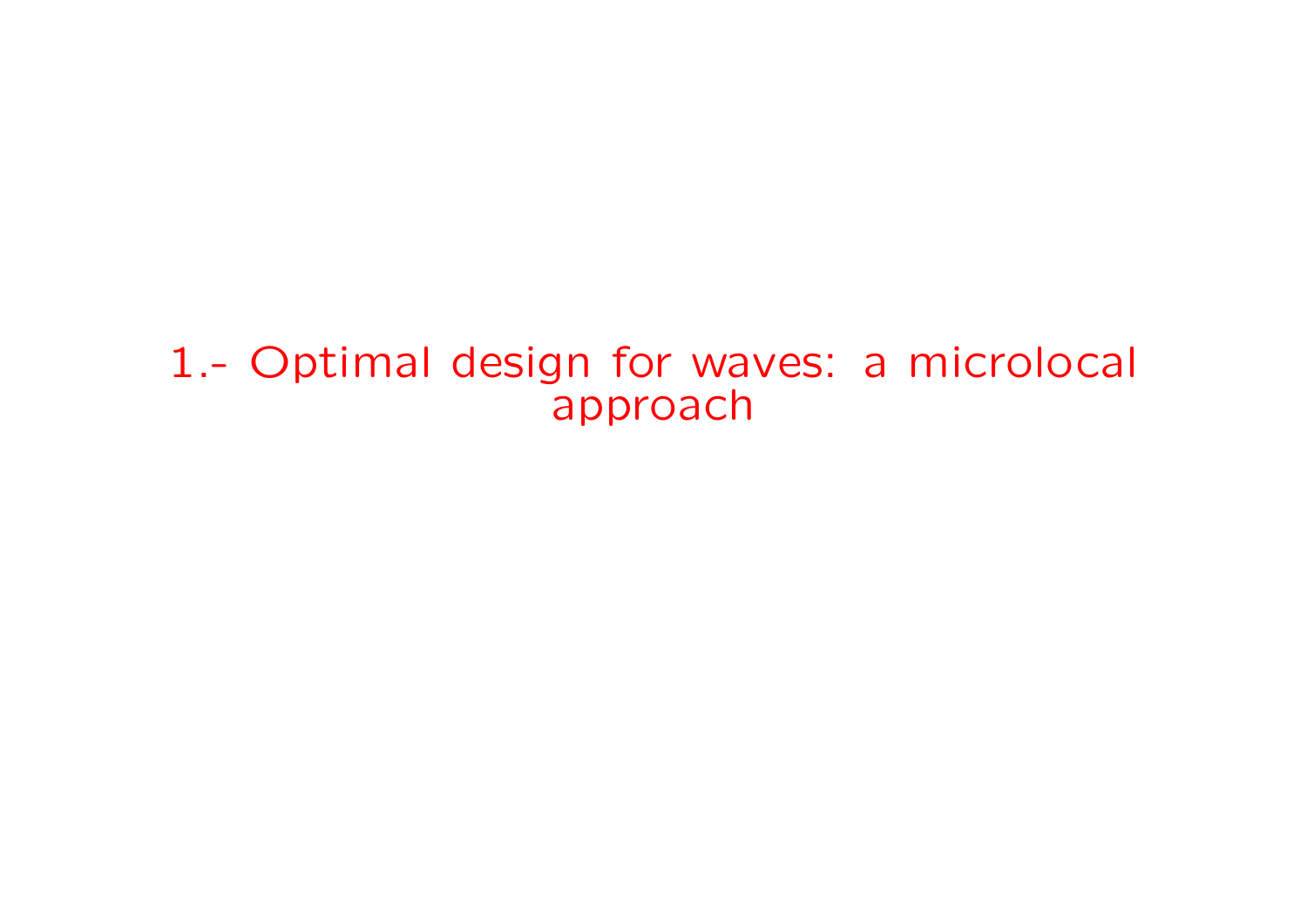Internal stabilization of waves: Let  $ω$  be an open subset of  $Ω$ . Consider:

$$
\begin{cases}\ny_{tt} - \Delta y = -y_t 1_{\omega} & \text{in } Q = \Omega \times (0, \infty) \\
y = 0 & \text{on } \Sigma = \Gamma \times (0, \infty) \\
y(x, 0) = y^0(x), y_t(x, 0) = y^1(x) & \text{in } \Omega,\n\end{cases}
$$

where  $1_{\omega}$  stands for the characteristic function of the subset  $\omega$ .

The energy dissipation law is then

$$
\frac{dE(t)}{dt} = -\int_{\omega} |y_t|^2 dx.
$$

Question: Do they exist  $C > 0$  and  $\gamma > 0$  such that

 $E(t) \leq Ce^{-\gamma t} E(0), \quad \forall t \geq 0,$ 

for all solution of the dissipative system?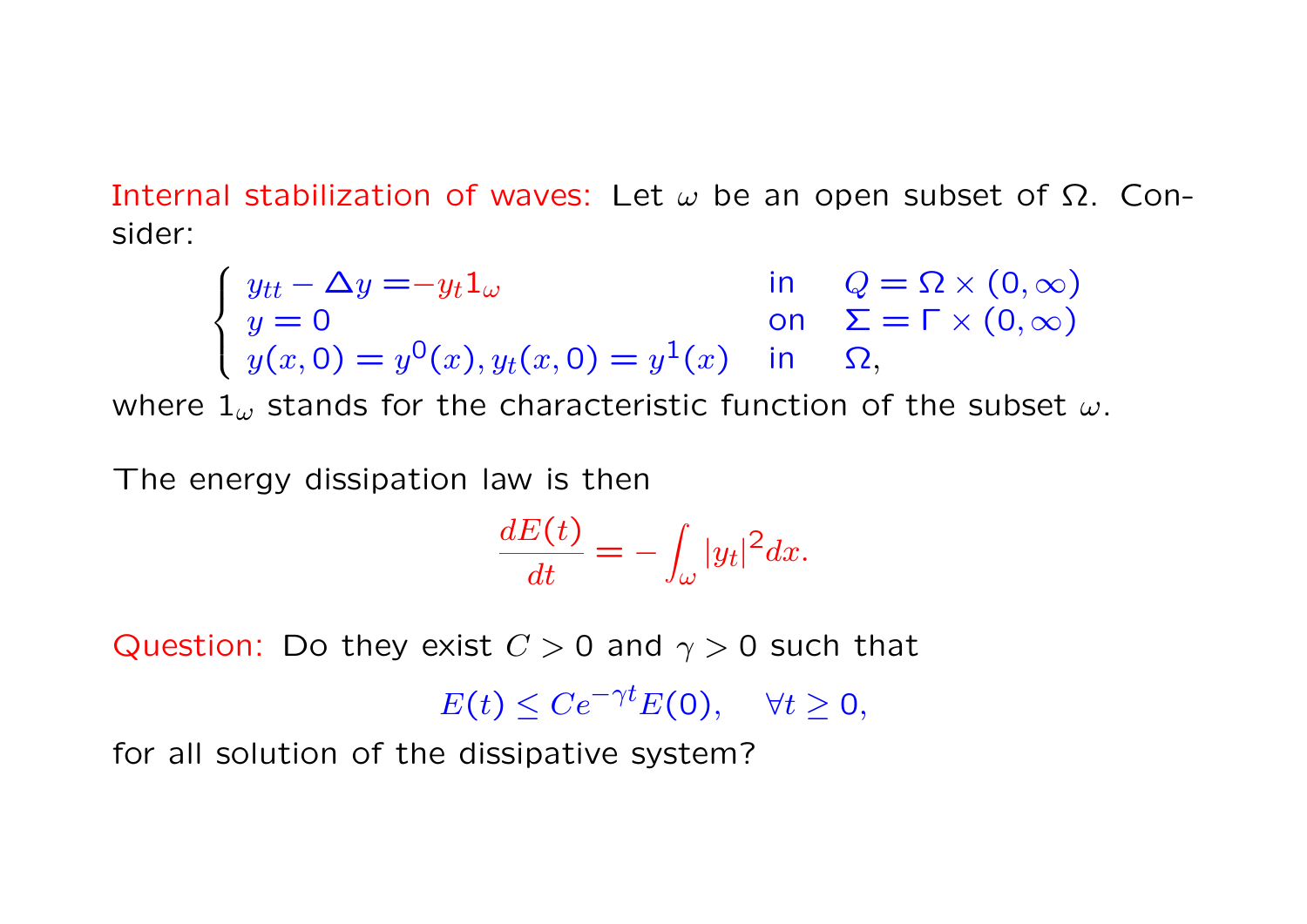This is equivalent to an observability property: There exists  $C > 0$ and  $T > 0$  such that

$$
E(0) \le C \int_0^T \int_{\omega} |y_t|^2 dx dt.
$$

In other words, the exponential decay property is equivalent to showing that the dissipated energy within an interval  $[0, T]$  contains a fraction of the initial energy, uniformly for all solutions.

This estimate, together with the energy dissipation law, shows that

### $E(T) \leq \sigma E(0)$

with  $0 < \sigma < 1$ . Accordingly the semigroup map  $S(T)$  is a strict contraction. By the semigroup property one deduces immediately the exponential decay rate.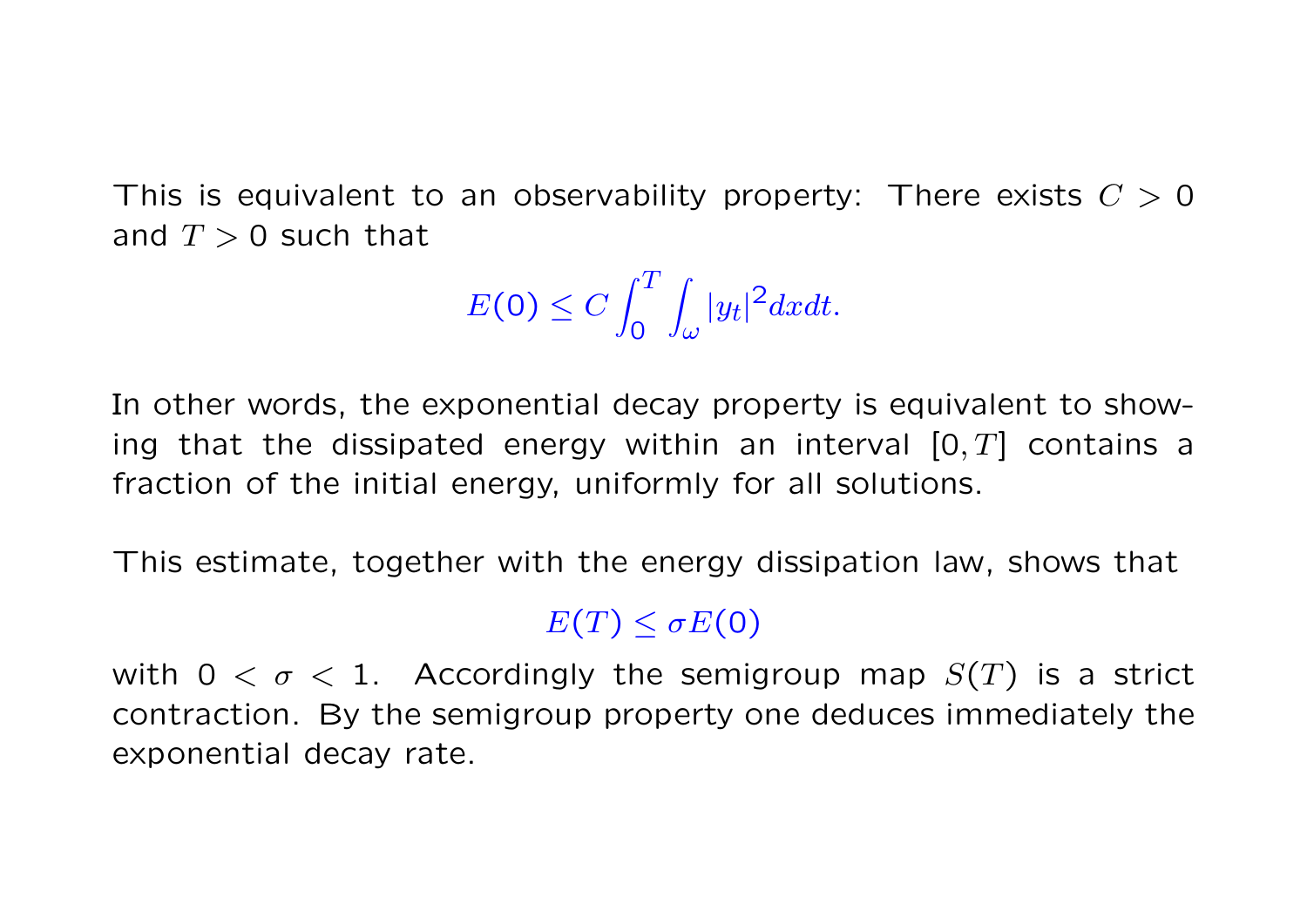The observability inequality and, accordingly, the exponential decay property holds if and only if the support of the dissipative mechanism,  $\Gamma_0$  or  $\omega$ , satisfies the so called the Geometric Control Condition (GCC) (Ralston, Rauch-Taylor, Bardos-Lebeau-Rauch,...)



Rays propagating inside the domain  $\Omega$  following straight lines that are reflected on the boundary according to the laws of Geometric Optics. The control region is the red subset of the boundary. The GCC is satisfied in this case. The proof requires tools from Microlocal Analysis.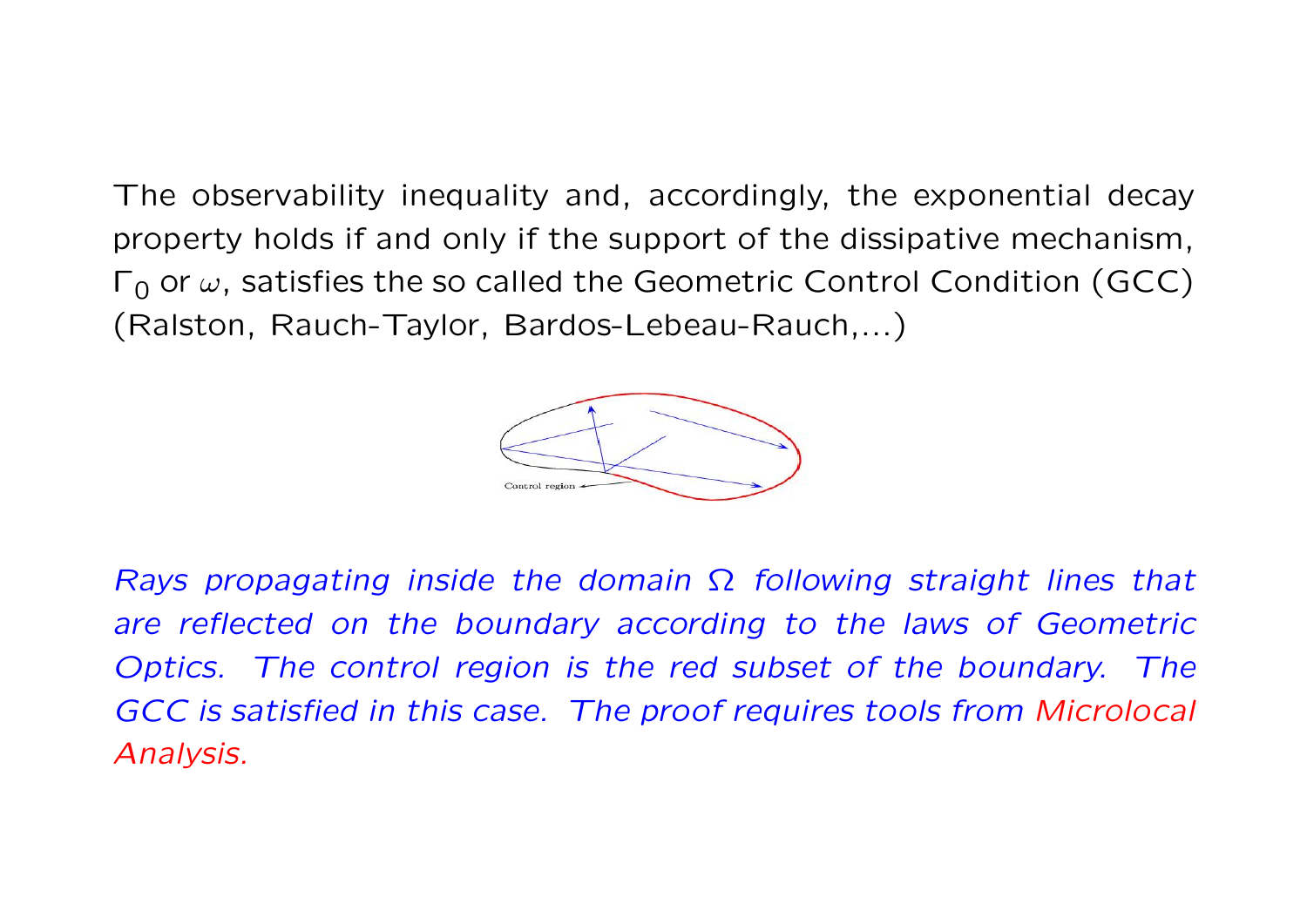Given a subdomain  $\omega$  (or  $\Gamma_0$ ) for which the stabilization problem holds, it is natural to address the problem of optimizing the profile of the damping potential  $a = a(x)$  to enhance the exponential decay rate. Consider

$$
\begin{cases}\ny_{tt} - \Delta y = -a(x)y_t 1_{\omega} & \text{in } Q = \Omega \times (0, \infty) \\
y = 0 & \text{on } \Sigma = \Gamma \times (0, \infty) \\
y(x, 0) = y^0(x), y_t(x, 0) = y^1(x) & \text{in } \Omega.\n\end{cases}
$$

Then, for any  $a > 0$  the exponential decay property holds:

 $E(t) \leq Ce^{-\gamma_a t} E(0), \quad \forall t \geq 0.$ 

Obviously, the decay rate  $\gamma_a$  depends on the damping potential a.

It is therefore natural to analyze the nature of the mapping  $a \to \gamma_a$ . One could also analyze the dependence of the decay rate on the geometry of the subdomain  $\omega$  ( $\gamma_a$  depends also on  $\omega$ ).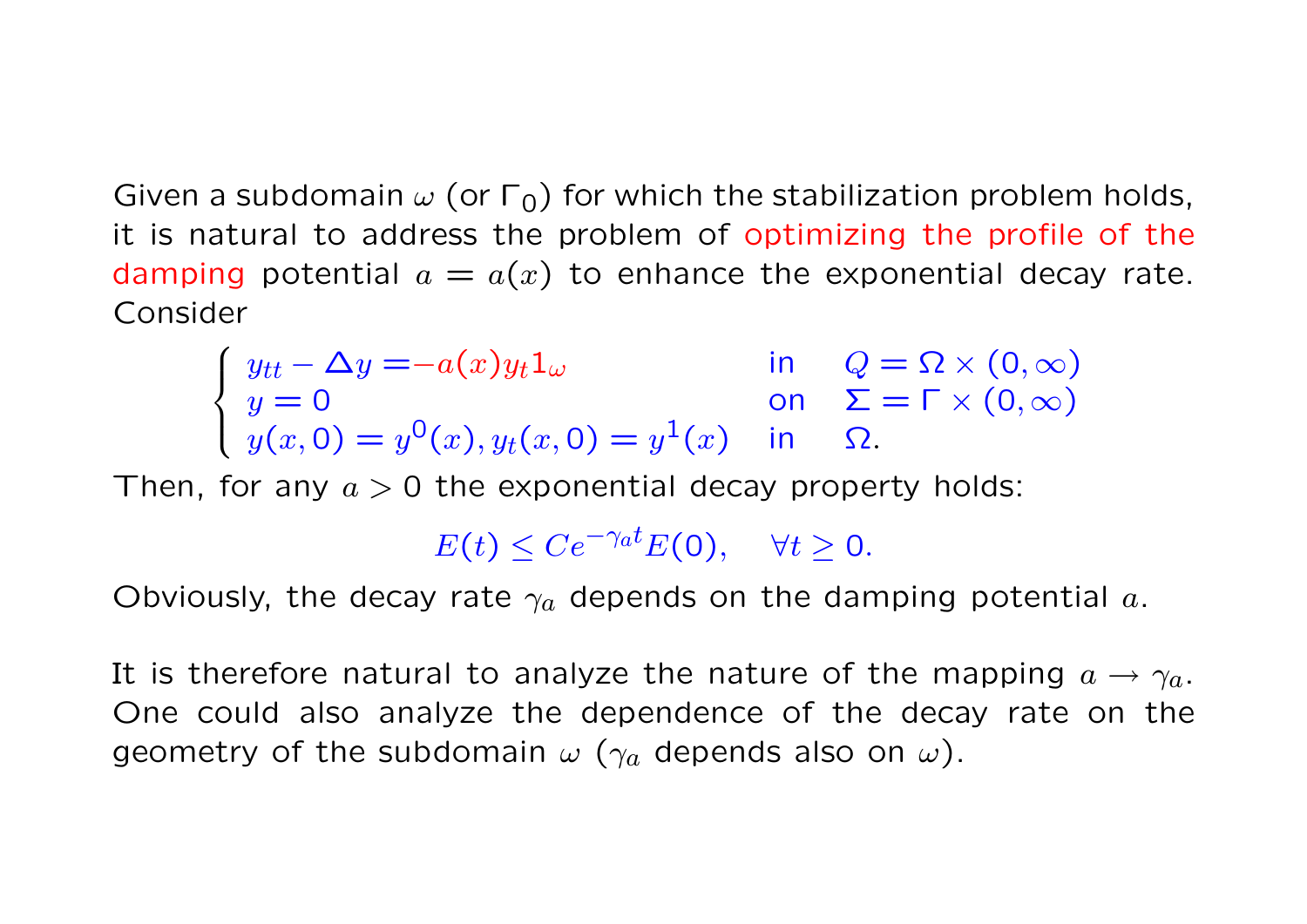Against the very first intuition this map is not monotonic. A  $1 - d$ spectral computation yields:

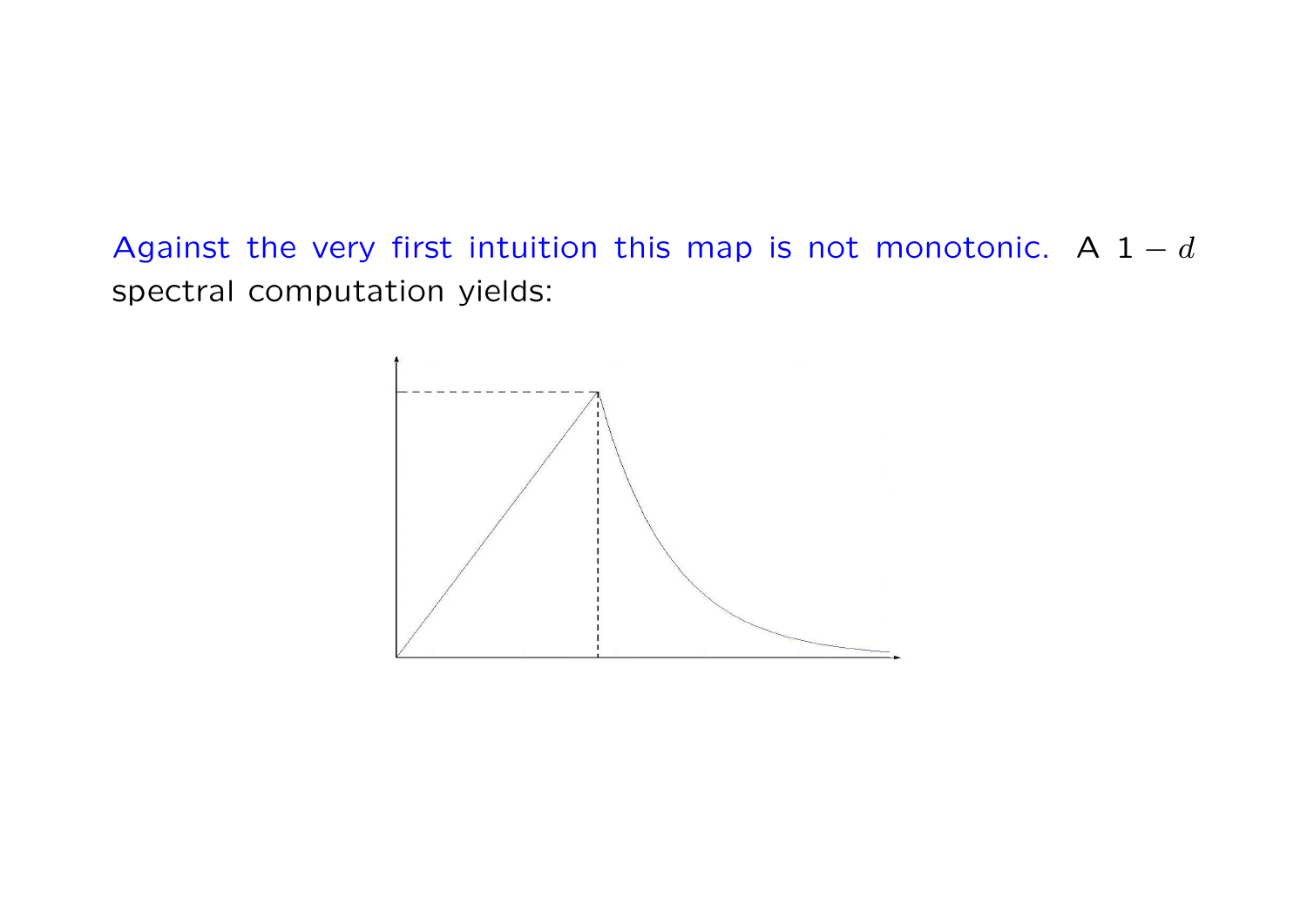Some known results:

•  $1 - d$ : The exponential decay rate coincides with the spectral abscissa within the class of  $BV$  damping potentials. For large eigenvalues  $Re(\lambda) \sim -\int_{\omega} a(x)dx/2$  (S. Cox & E. Z., CPDE, 1993). Thus:

$$
\gamma_a\leq \int_\omega a(x)dx.
$$

But there is another limitation due to **overdamping**. Despite of this, the following surprising result was proved (Castro-Cox, SICON, 2001): The decay rate may be made arbitrarily large by approximating singular potentials of the form  $a(x) = 2/x$  for the space interval  $\Omega = (0,1)$ .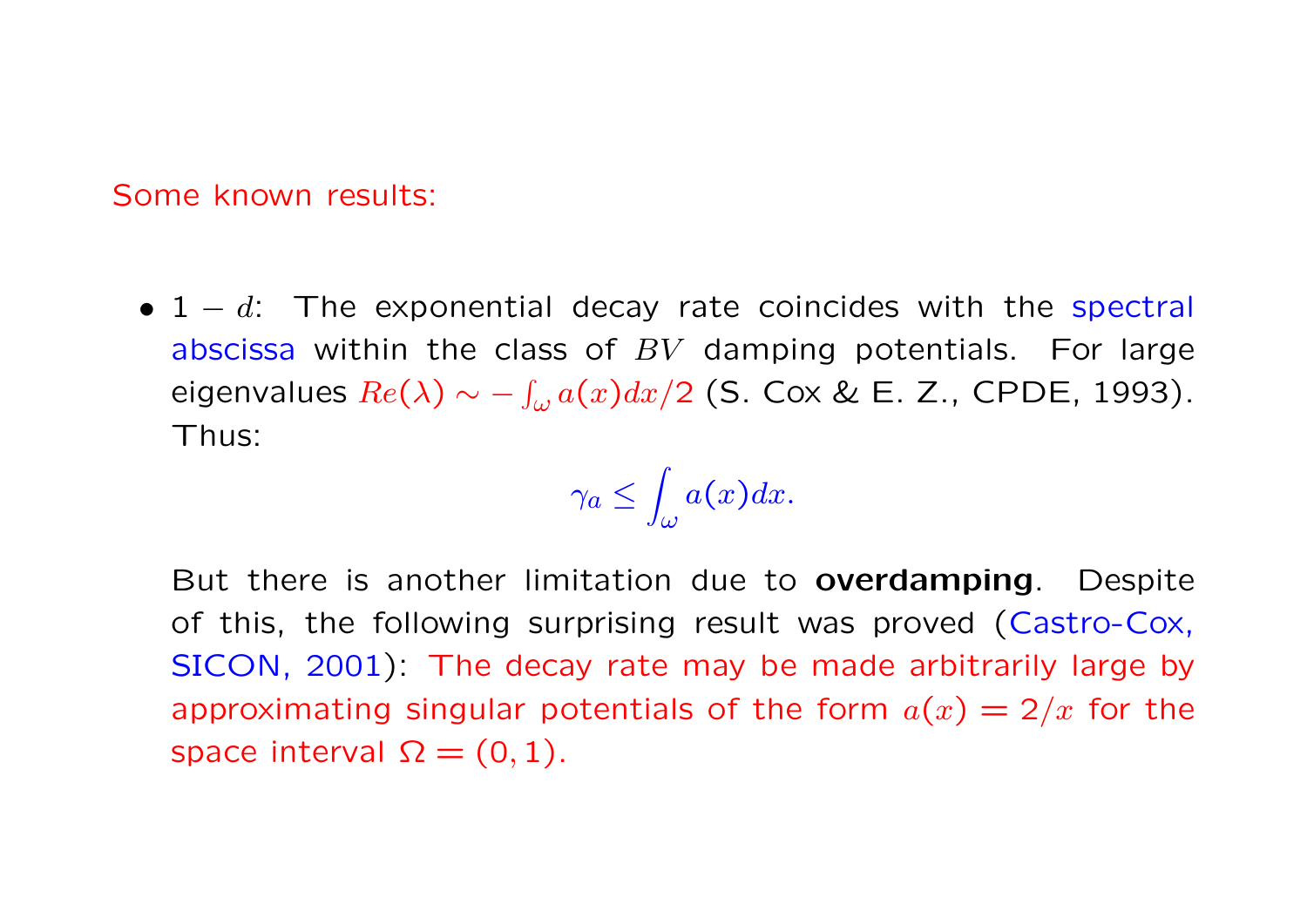- In the multidimensional case the situation is even more complex. In this case it is not longer true that the spectral absicssa characterizes the exponential decay rate. There are actually two quantities that enter in such characterization (G. Lebeau, 1996):
	- The spectral abscissa;
	- The minimum asymptotic average (as  $T \to \infty$ ) of the damping potential along rays of Geometric Optics.

The later is in agreement with our intuition of waves traveling wlong rays of Geometric Optics.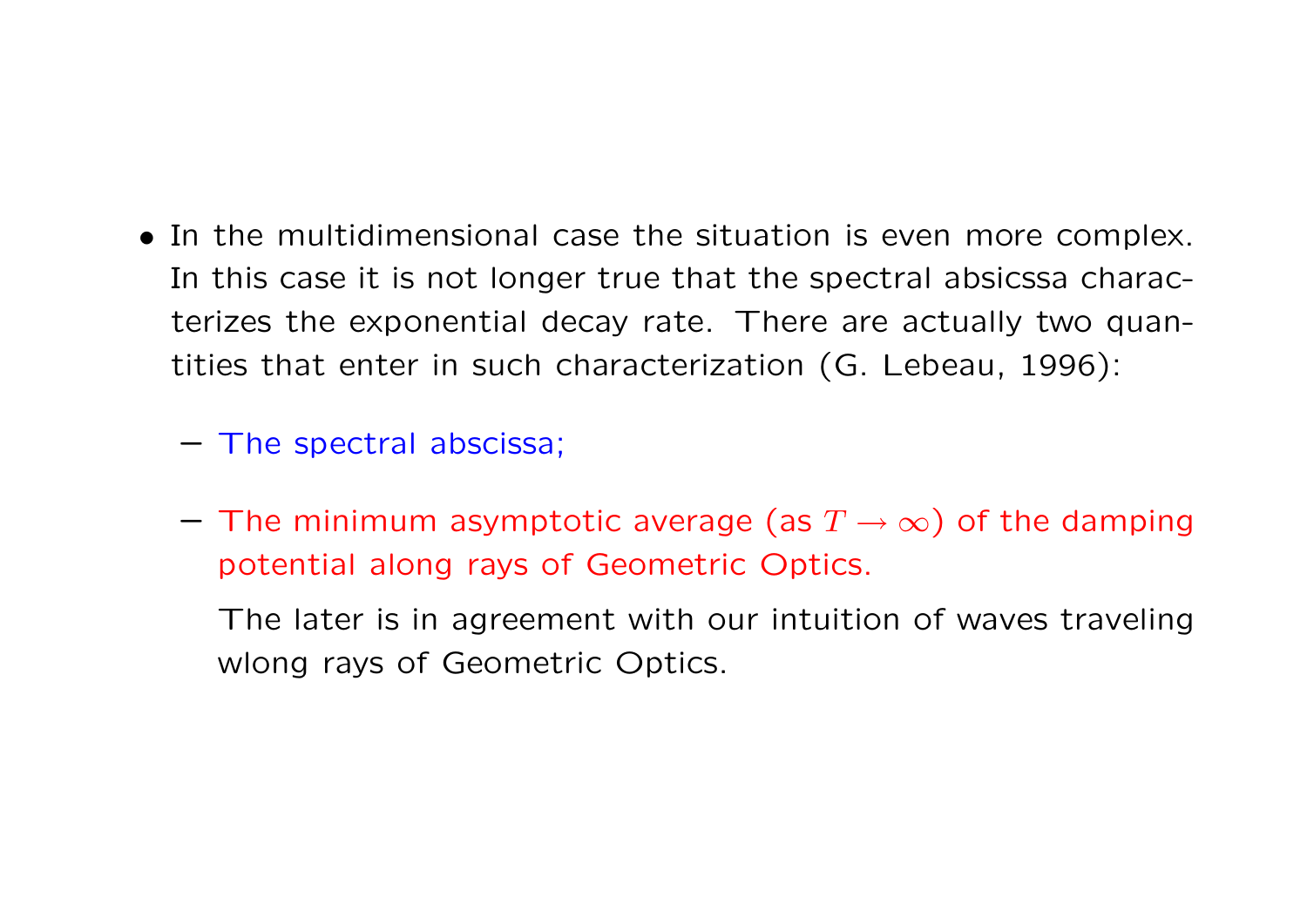

This is a typical situation in which the spectral abscissa does not suffice to capture the decay rate. The damping mechanism is active on the outer neighborhood of the exterior boundary. When the domain is the ellipsoid this produces the exponential decay. But, in the presence of the two holes, the exponential decay rate is lost, due to the existence of a trapped ray that never meets the damping region. In this case the decay rate is zero but the spectrum is not essentially affected if the holes are small enough. Thus the spectrum is unable to characterize the null decay rate.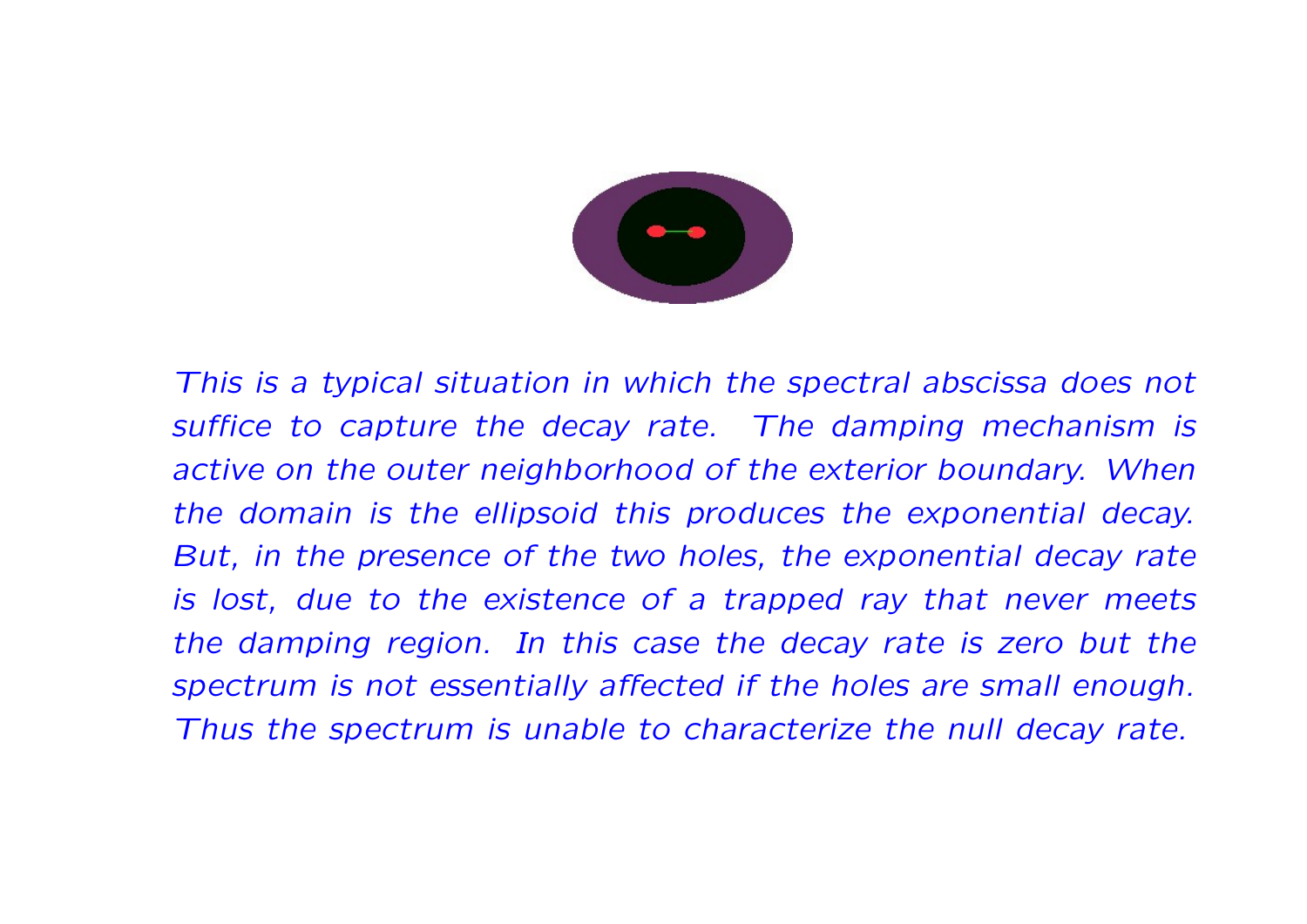The optimal design of the damping potential with constraints (size, shape, etc.) is still widely open.

- $-$  Hébrard-Henrot, SCL, 2003. They show the complexity of the problem in the  $1-d$  case for small amplitude damping potentials located on the union of a finite number of intervals.
- Hébrard-Humbert, 2003: Optimization of the shape of  $\omega$  in a square domain in view of the geometric optics quantity entering in the characterization of the decay rate.
- $–$  Cox-Henrot, Ammari-Tucsnak, 2002: 1 $-d$  problems with damping terms located at a single point through a Dirac delta. Eigenvalues are complex valued, and they depend both on the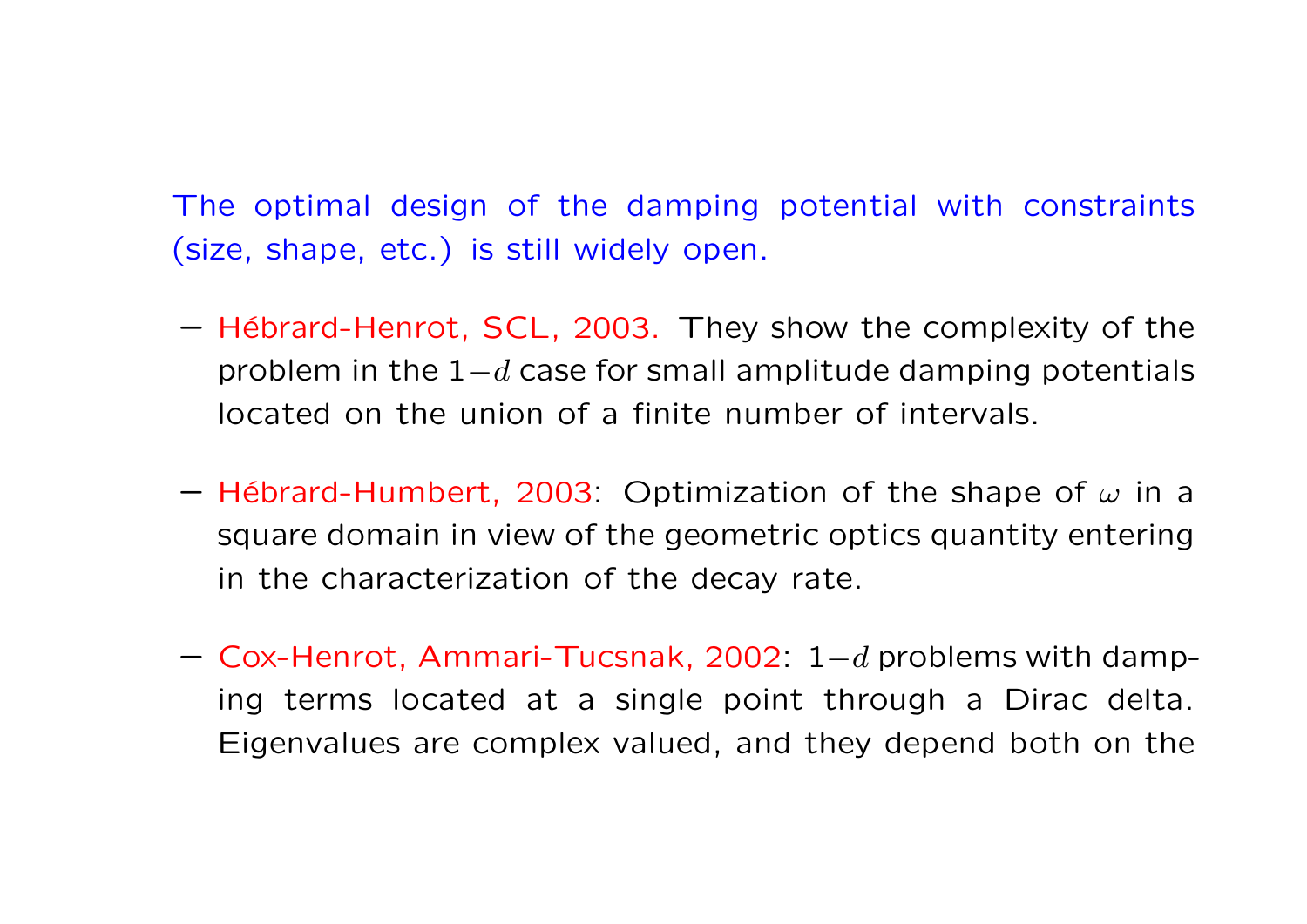amplitude of the damping and the diophantine properties of the point support.

- A. M¨unch, P. Pedregal, F. Periago 2005, ...: Young measures, relaxation, Level set methods.
- And many others...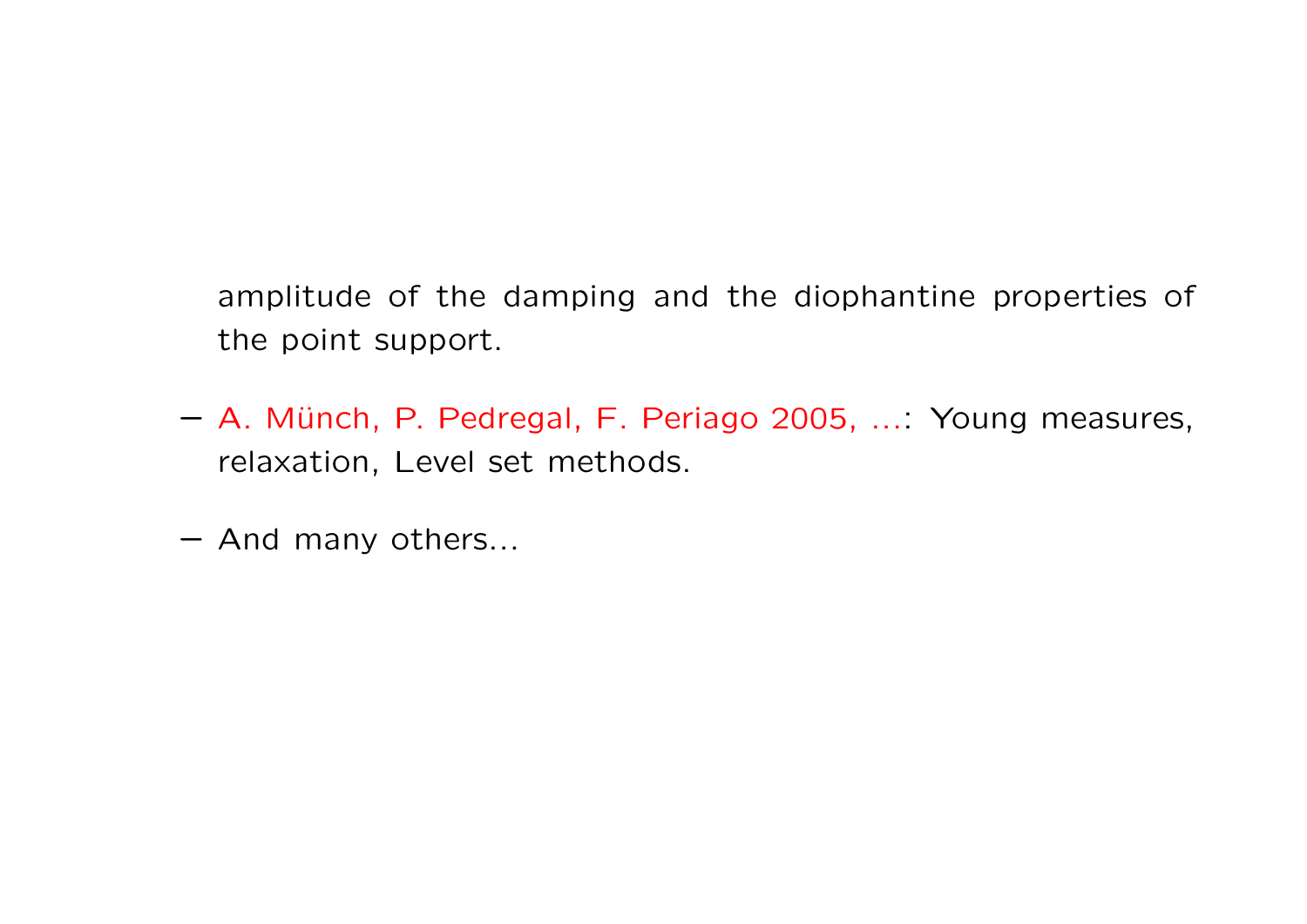



Hébrard-Humbert, 2003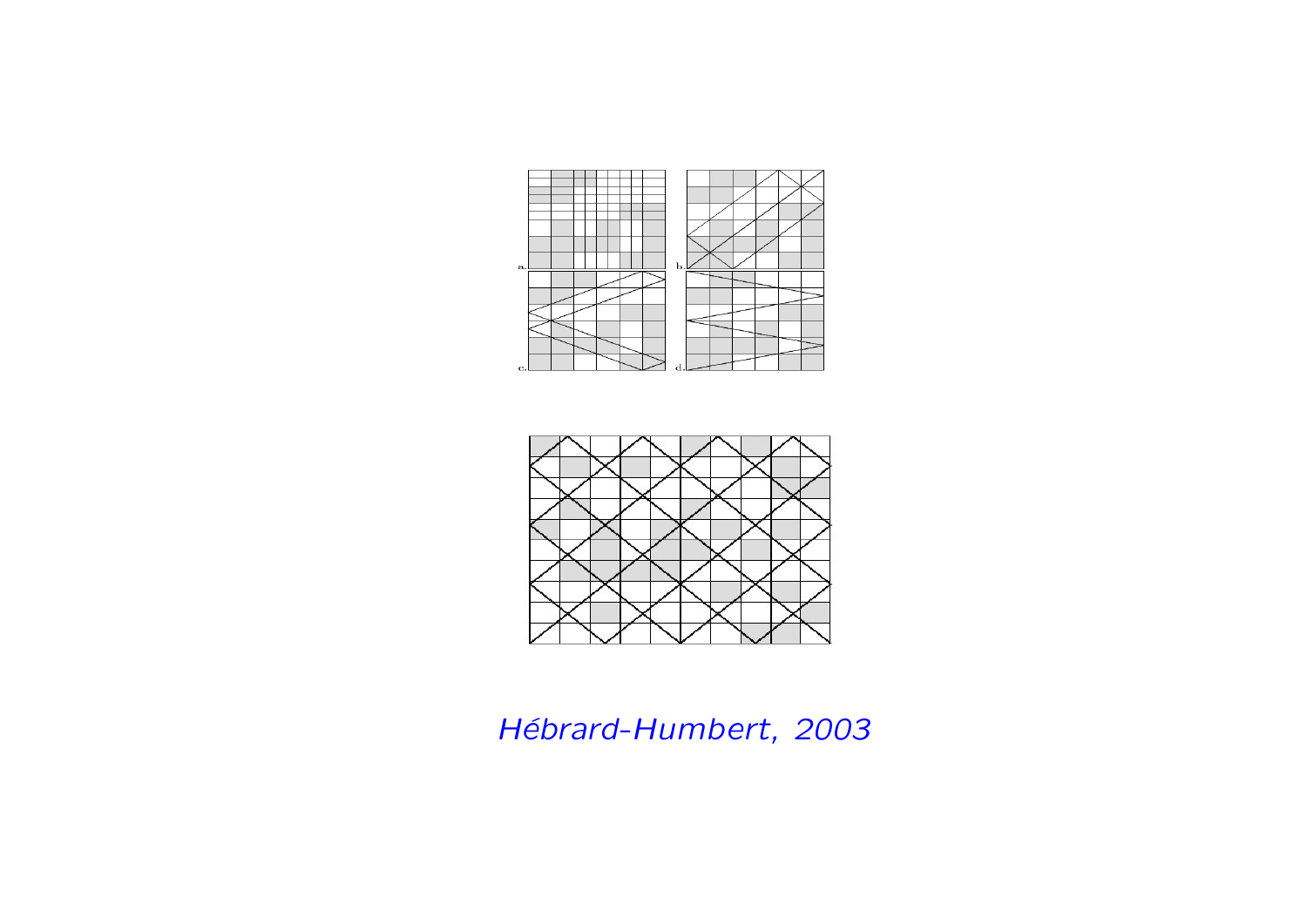

A. Munch, 2005.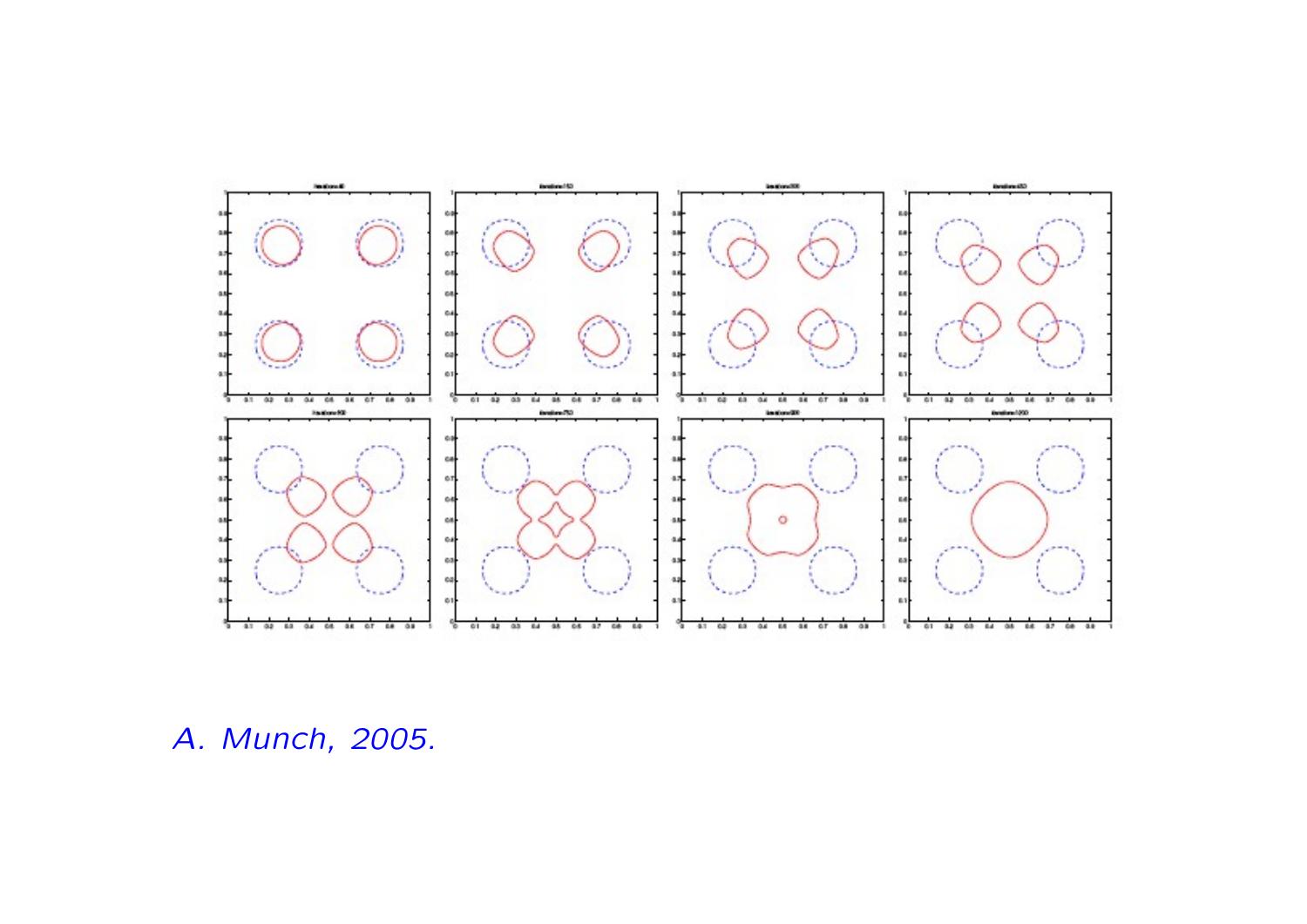The main difficulties are related to the fact that there is no variational principle characterizing the decay rate, and to the complex way in which the eigenvalues depend on the damping potentials, and the different way they do it for low/high/intermediate frequencies, for small/large amplitudes of the damping potentials, with respect to the shape of the support, ....

Futhermore, not always all authors deal with the same problem. For instance, the optimal damping for a given initial datum may differ significantly from the optimal damping when considering globally all possible solutions...

This is the case even for constant damping potentials  $k$ . The optimal damping for the  $\ell$ -th eigenfunction is  $k = 2\sqrt{\mu_\ell}$ .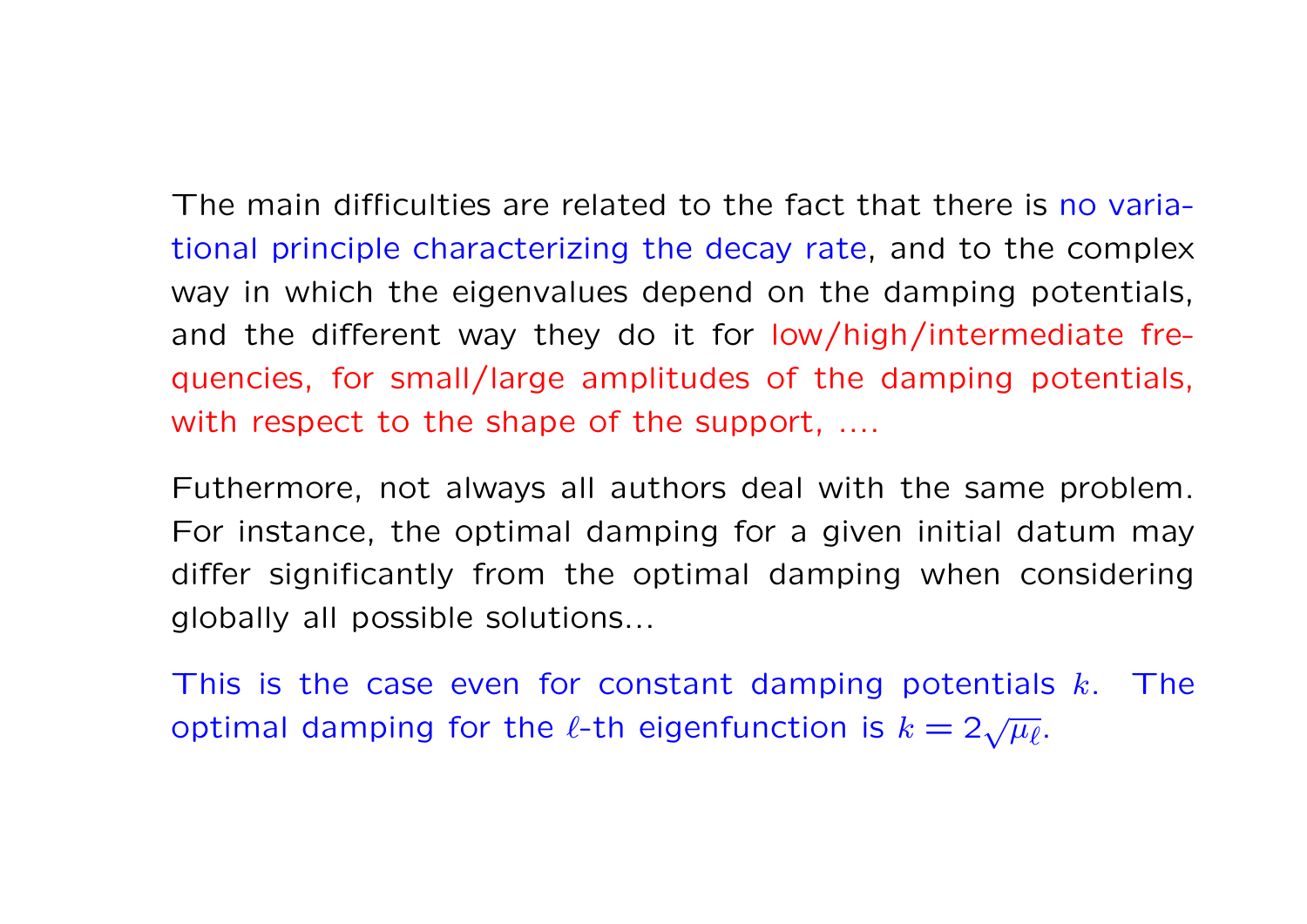Open problem  $# 1.1:$  Characterize the optimal dampers for given initial data. How do they depend on their regularity? What about initial data with a finite number of Fourier components?

Open problem  $# 1.2$ : Given the subdomain  $\omega$ , characterize the optimal damping potential for all finite energy solutions.

Open problem  $#$  1.3: Given a damping potential (constant, for instance), characterize the optimal subdomain  $\omega$  for its location.

Open problem  $# 1.4$ : Optimal dampers for the billiard. What is the subdomain that absorbs faster all rays? How this depends on the geometry of  $\Omega$ ? How it depends on the number of connected components of  $\omega$  and on its size? What about variable coefficients/metrics?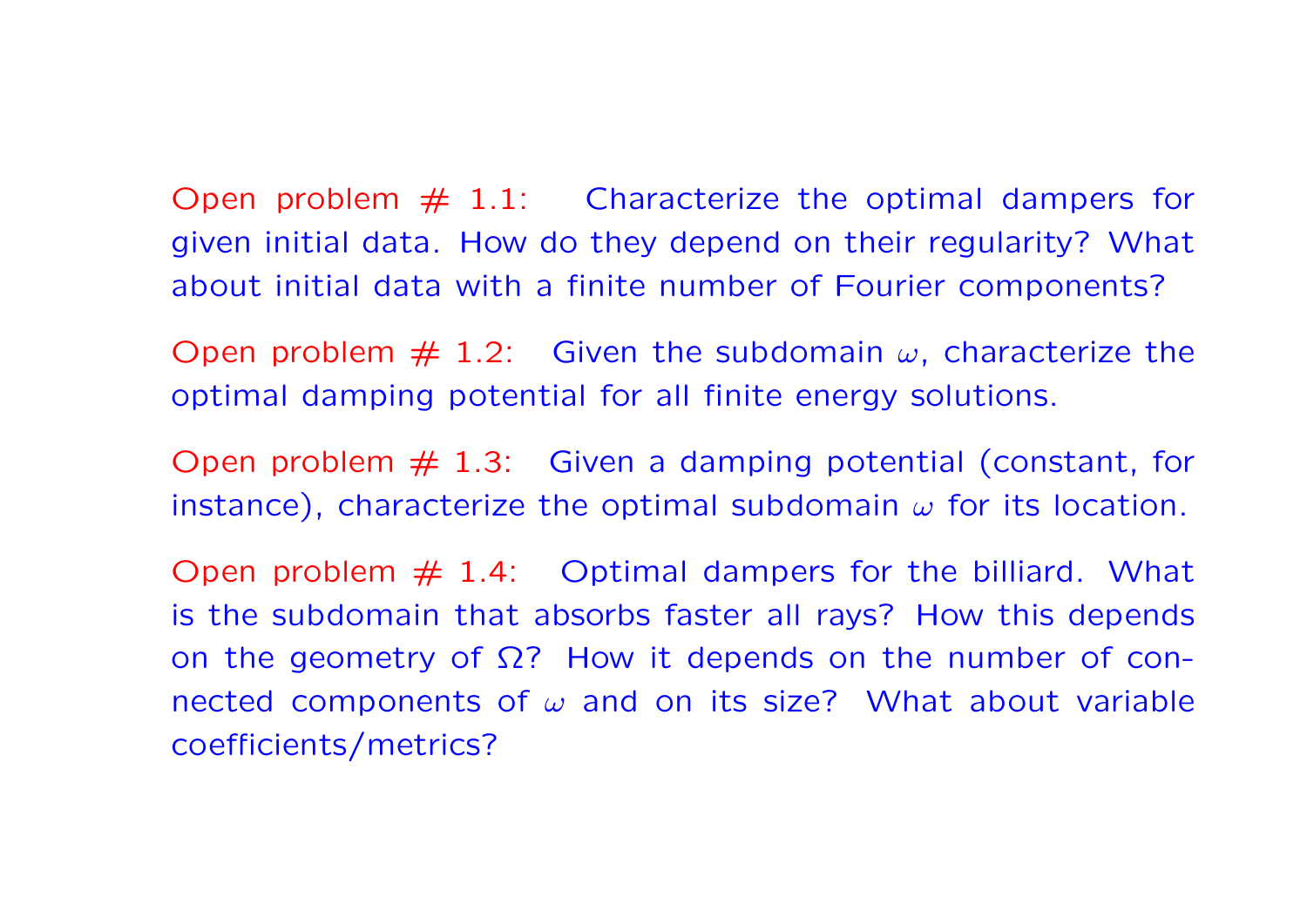## 2.- Sharp observability estimates for heat equations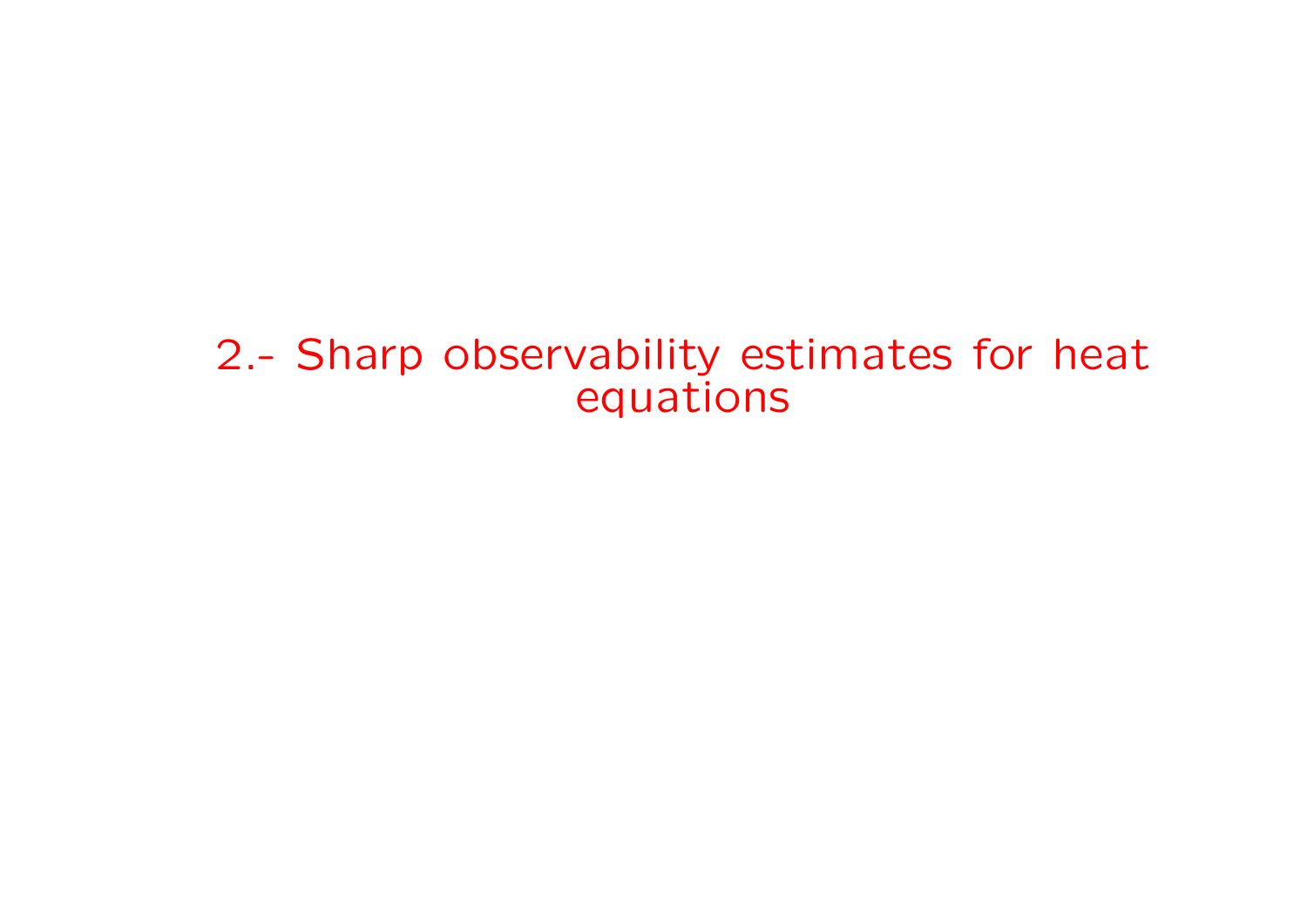#### THE CONTROL PROBLEM

Let  $n \geq 1$  and  $T > 0$ ,  $\Omega$  be a simply connected, bounded domain of  $\mathbb{R}^n$  with smooth boundary  $\Gamma$ ,  $Q = (0, T) \times \Omega$  and  $\Sigma = (0, T) \times \Gamma$ :

$$
\begin{cases}\n u_t - \Delta u = f 1_\omega & \text{in} \quad Q \\
 u = 0 & \text{on} \quad \Sigma \\
 u(x, 0) = u^0(x) & \text{in} \quad \Omega.\n\end{cases}
$$
\n(1)

 $1<sub>ω</sub>$  denotes the characteristic function of the subset  $ω$  of  $Ω$  where the control is active.

We assume that  $u^0\in L^2(\Omega)$  and  $f\in L^2(Q)$  so that  $(1)$  admits an unique solution

$$
u \in C\left([0, T]; L^2(\Omega)\right) \cap L^2\left(0, T; H_0^1(\Omega)\right).
$$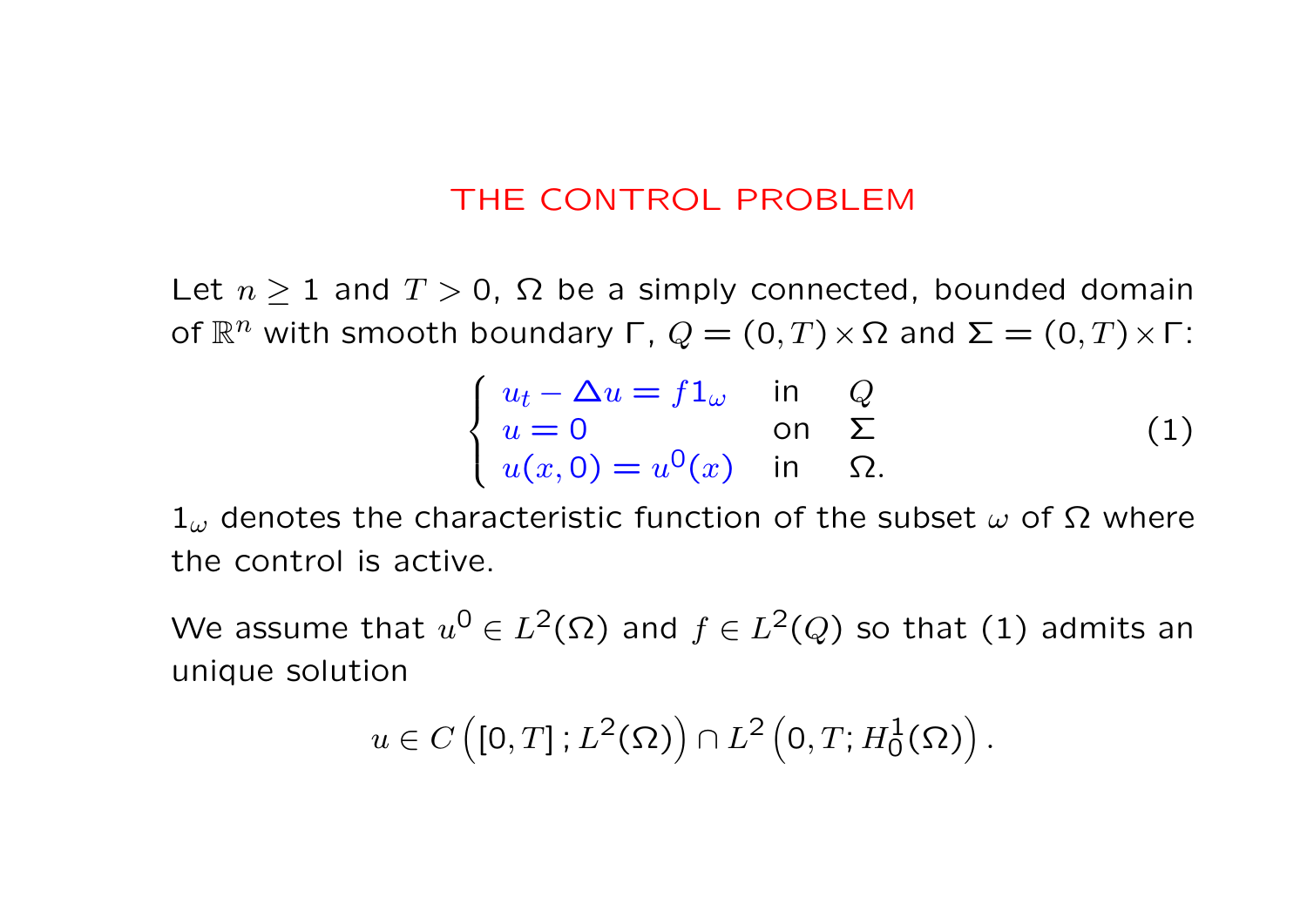$u = u(x, t) = solution = state, f = f(x, t) = control$ 

Well known result (Fursikov-Imanuvilov, Lebeau-Robbiano,...) : The system is null-controllable in any time  $T$  and from any open non-empty subset  $ω$  of  $Ω$ .

In other words, for all  $u_0 \in L^2(\Omega)$  there exists a control  $f \in$  $L^2(\omega \times (0,T))$  such that the corresponding solution satisfies

 $u(T) \equiv 0.$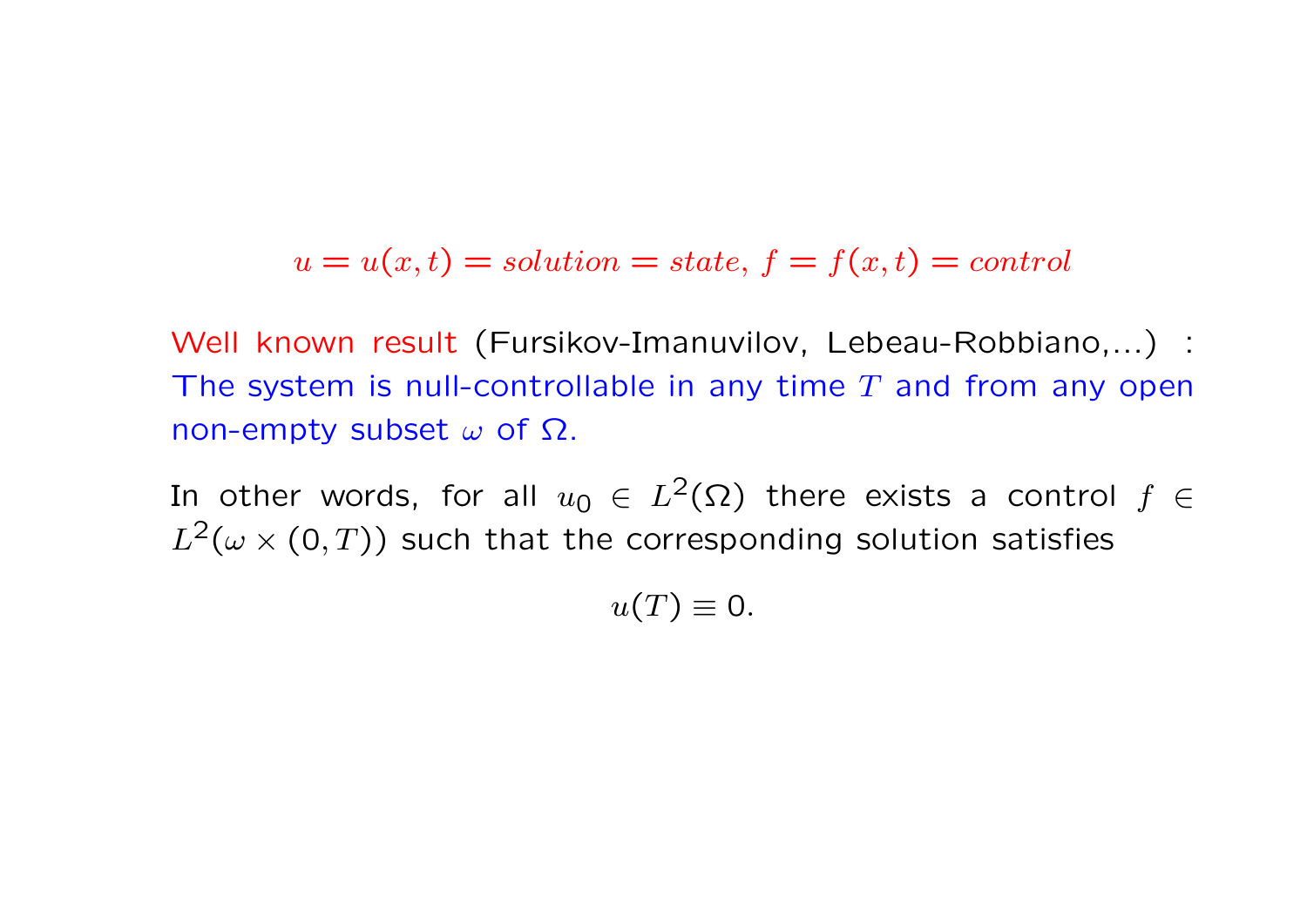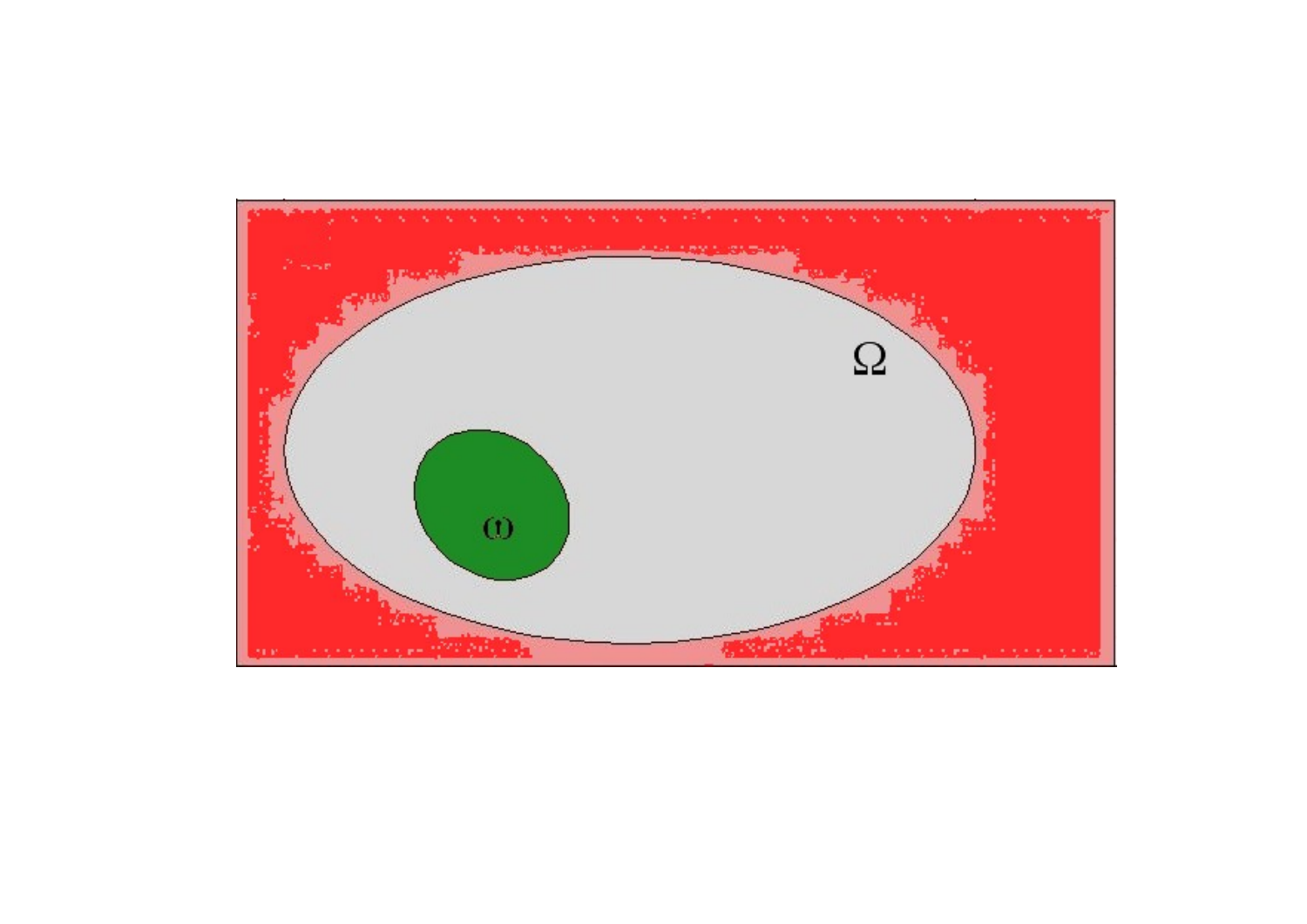The control of minimal  $L^2$ -norm can be found by minimizing

$$
J_0(\varphi^0) = \frac{1}{2} \int_0^T \int_{\omega} \varphi^2 dx dt + \int_{\Omega} \varphi(0) u^0 dx \tag{2}
$$

Obviously, the functional is continuous and convex from  $L^2(\Omega)$  to R and coercive because of the observability estimate:

$$
\|\varphi(0)\|_{L^2(\Omega)}^2 \le C \int_0^T \int_{\omega} \varphi^2 dx dt, \quad \forall \varphi^0 \in L^2(\Omega). \tag{3}
$$

This estimate was proved by Fursikov and Imanuvilov (1996) using Carleman inequalities. In fact the same proof applies for equations with smooth  $(C^1)$  variable coefficients in the principal part and for heat equations with lower order potentials.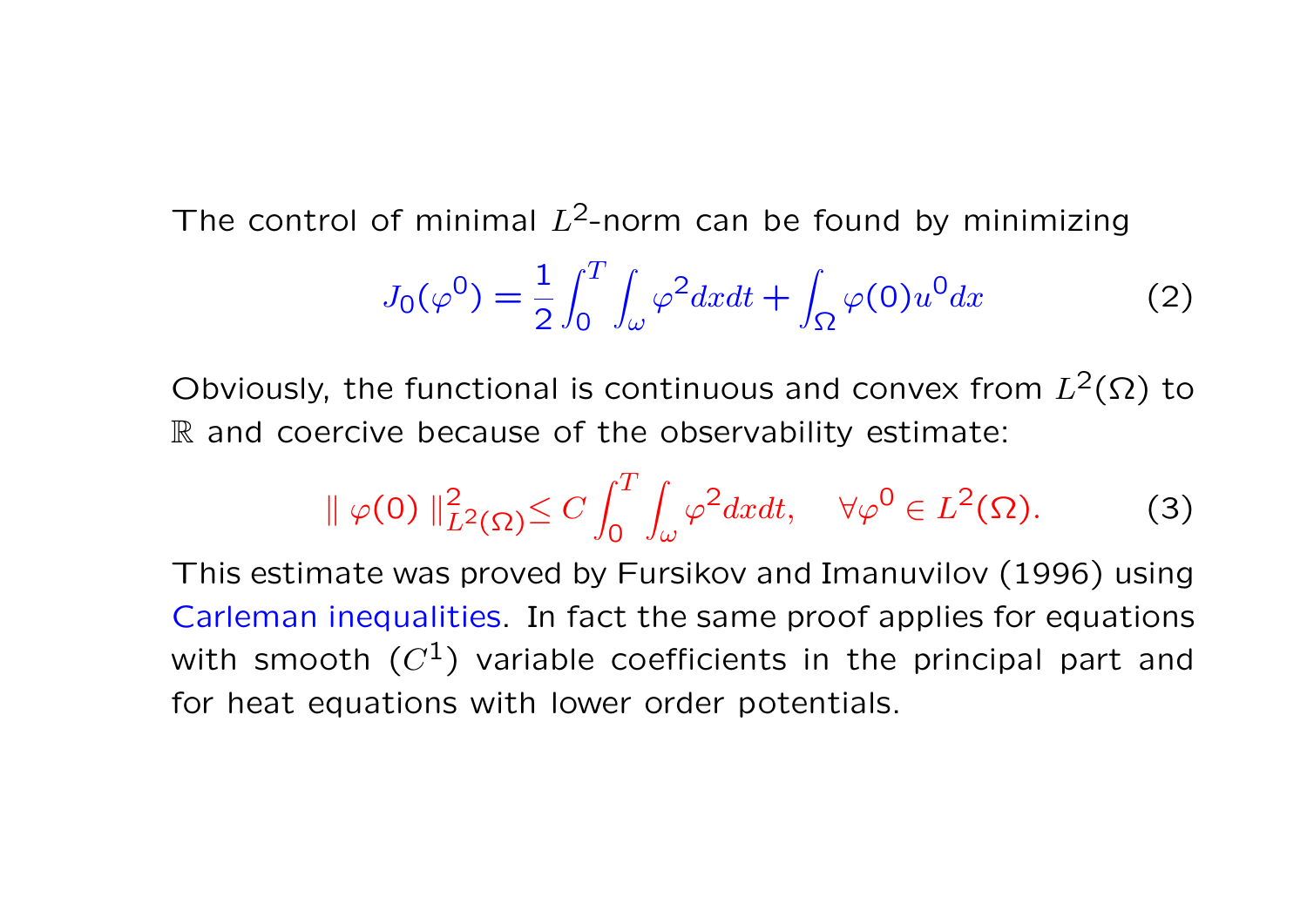Consider the heat equation or system:

$$
\begin{cases}\n\varphi_t - \Delta \varphi = 0 & \text{in } Q \\
\varphi = 0 & \text{on } \Sigma \\
\varphi(0, x) = \varphi^0(x) & \text{in } \Omega\n\end{cases}
$$
\n(4)

where  $\varphi$  takes values in  $\mathbb{R}^N$ .

In the absence of potential, the Carleman inequality yields the following observability estimate for the solutions of the heat equation:

$$
\int_0^\infty \int_{\Omega} e^{-A \over t} \varphi^2 dx dt \leq C \int_0^\infty \int_{\omega} \varphi^2 dx dt.
$$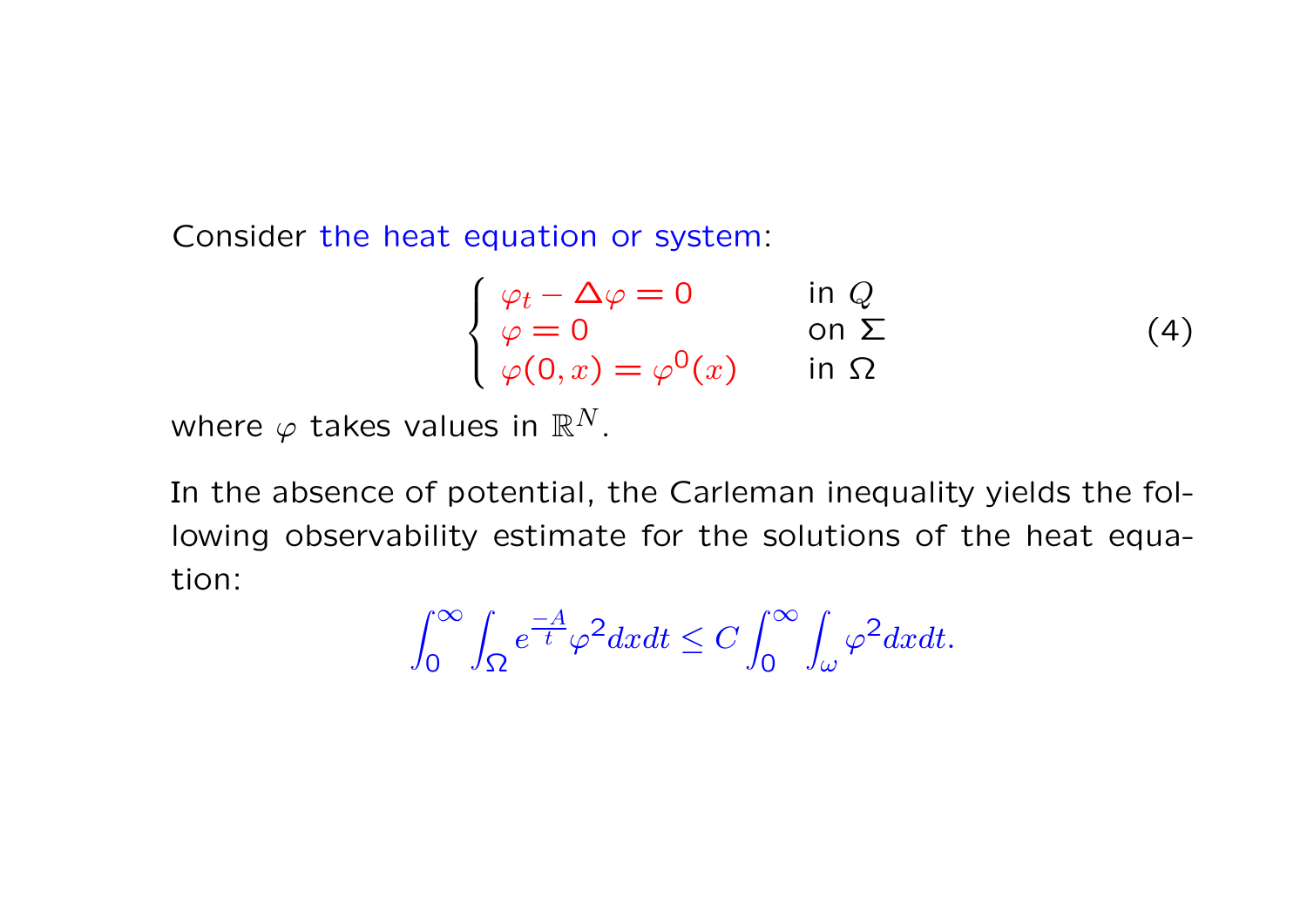Open problem  $#$  2.1: Characterize the best constant A in this inequality:

### $A = A(\Omega, \omega).$

The Carleman inequality approach allows establishing some upper bounds on A depending on the properties of the weight function. But this does not give a clear path towards the obtention of a sharp constant.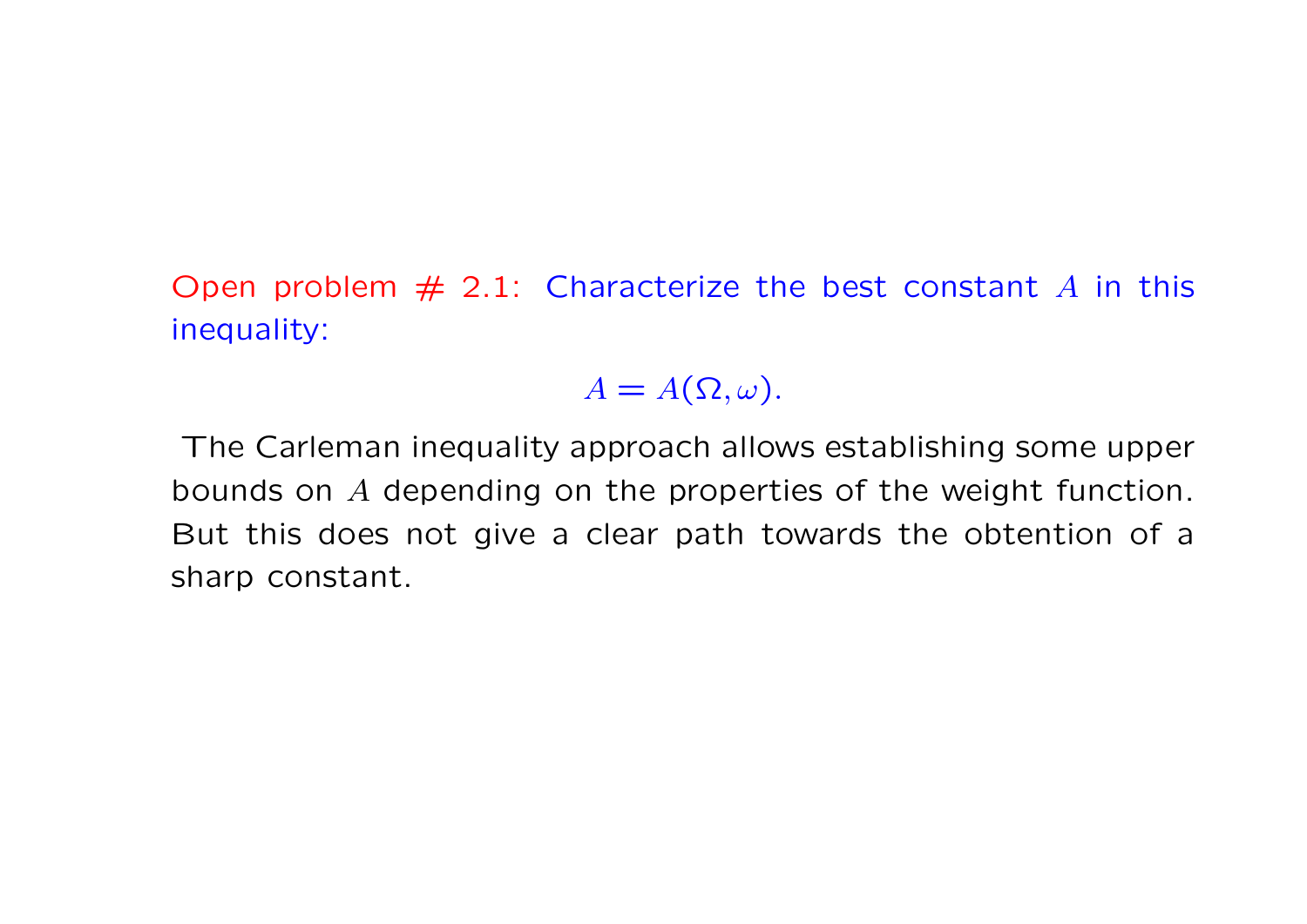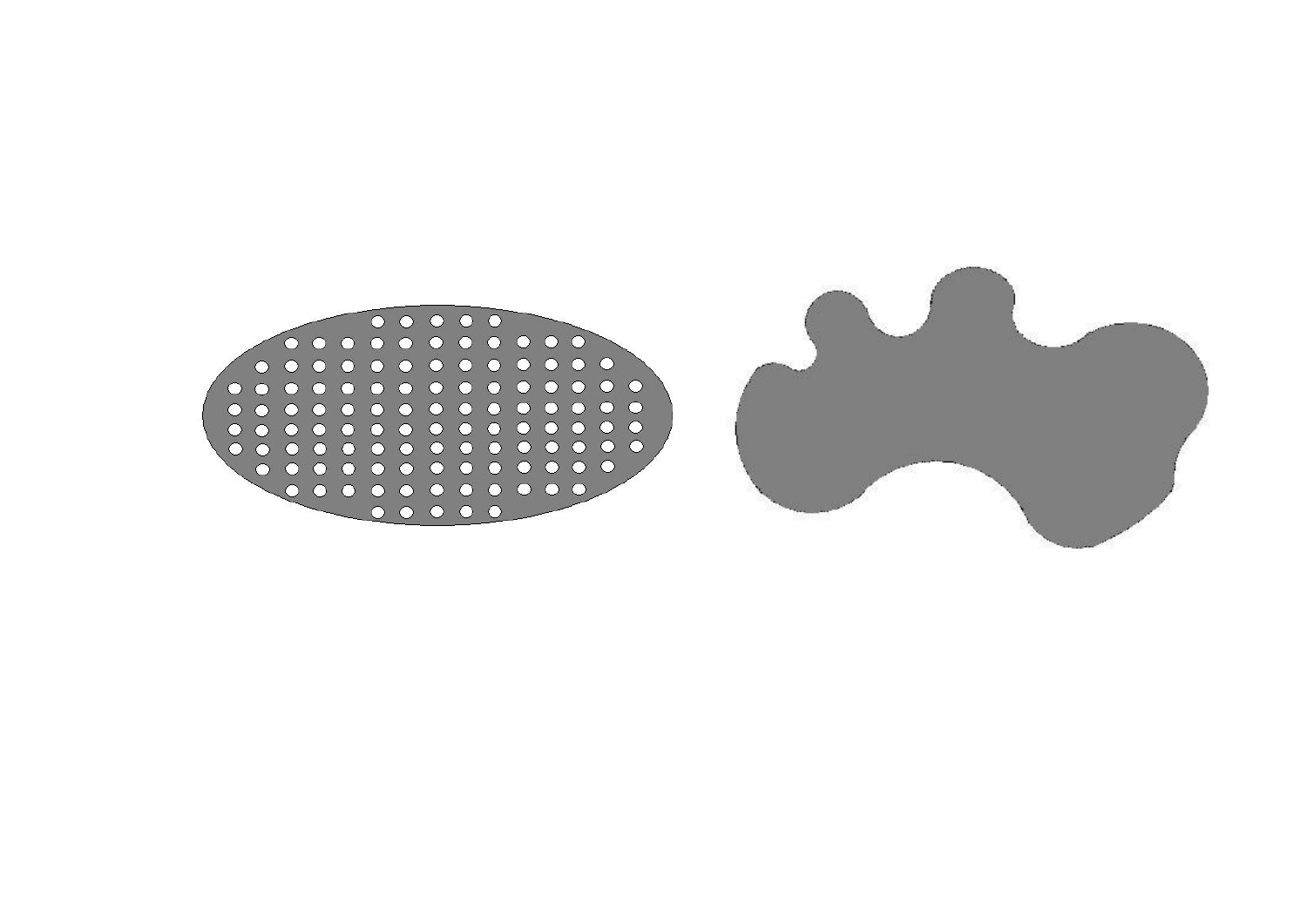L. Miller (2003) , by inspection of the heat kernel, proved

$$
A > \ell^2/4
$$

where  $\ell$  is the length of the largest geodesic in  $\Omega \setminus \omega$ .

Recall that:

$$
G(x,t) = (4\pi t)^{-n/2} \exp\left(\frac{-|x|^2}{4t}\right).
$$

then, the following upper bound holds for the Green function in Ω:

$$
G_{\Omega}(x, y, t) \le Ct^{-n/2} \exp\left(\frac{-d^2(x, y)}{(4+\delta)t}\right).
$$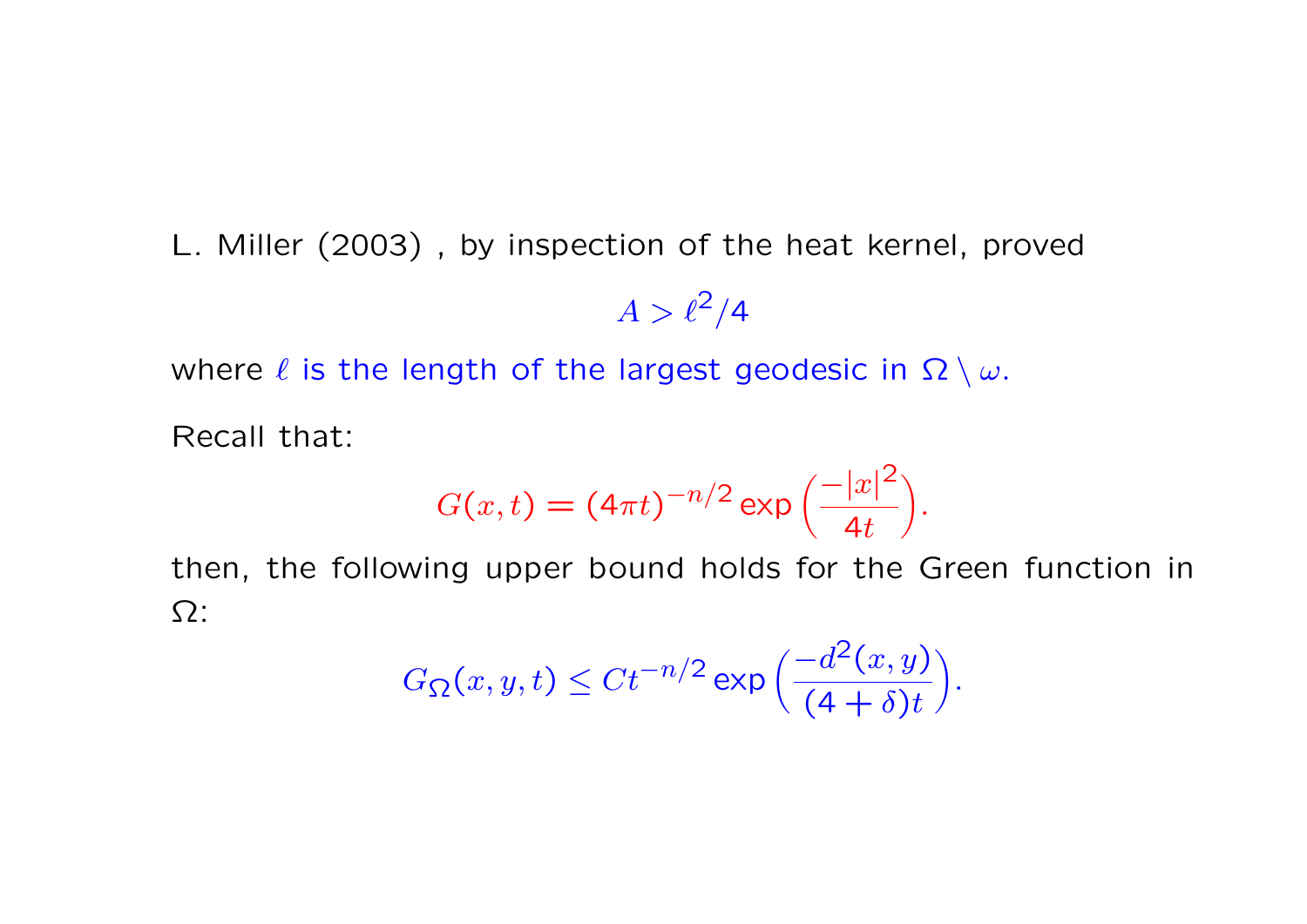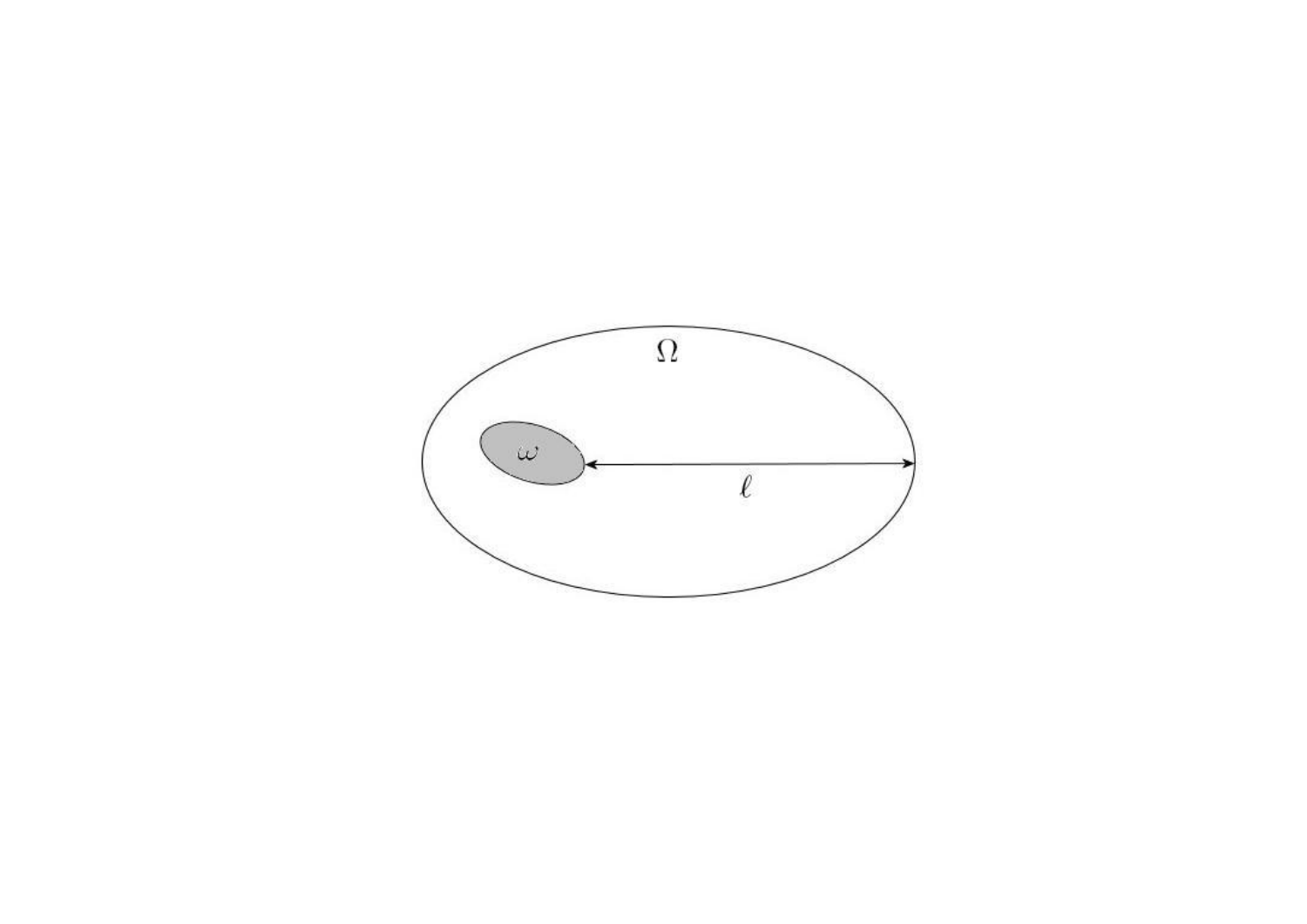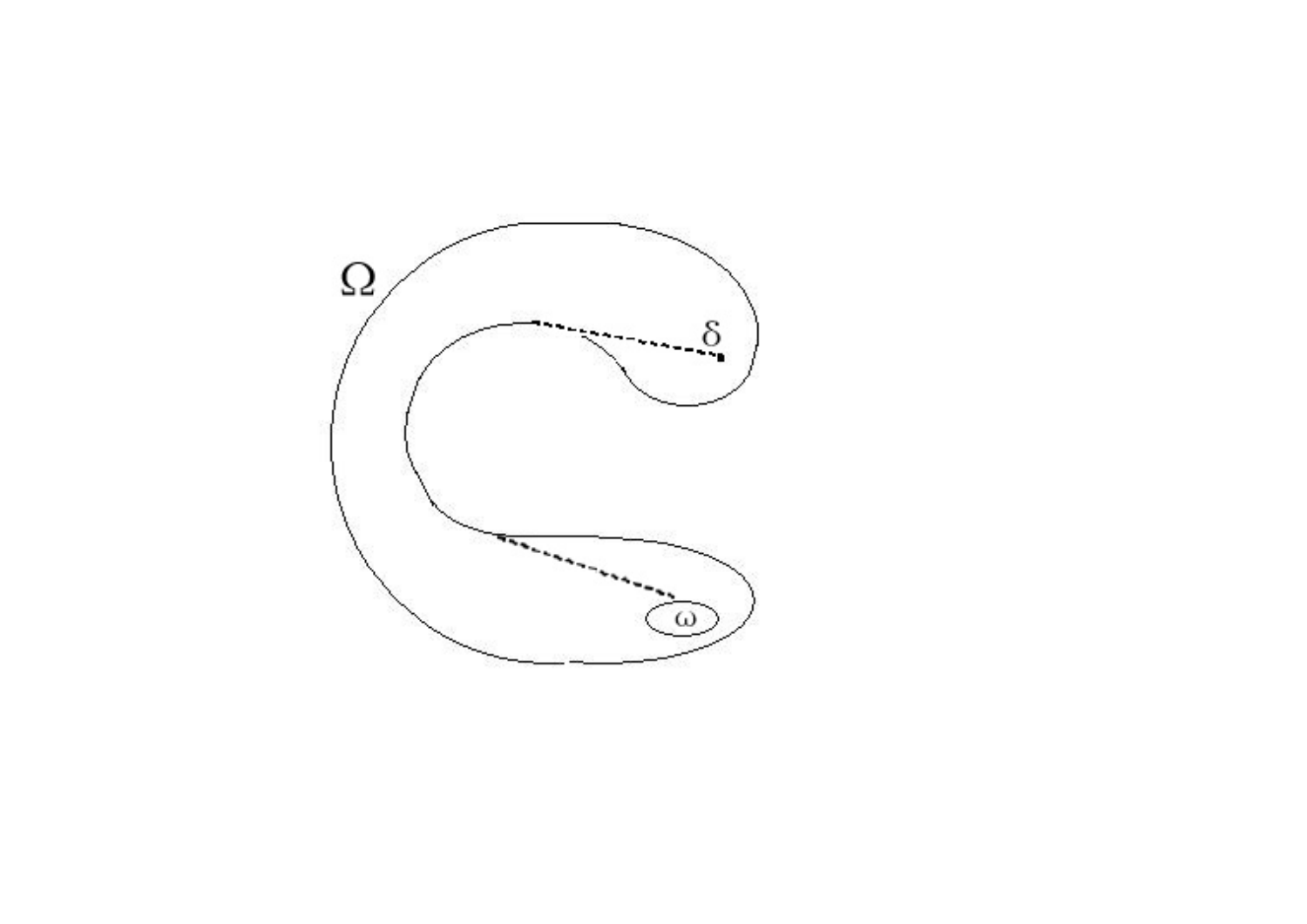#### The spectral approach

Lebeau and Robbiano proposed (1996) a spectral proof of the null controllability that, by duality, yields observability inequalities too. The key ingredient is the following estimate on the linear independence of restrictions of eigenfunctions of the laplacian:

#### **Theorem 1** (Lebeau  $+$  Robbiano, 1996)

Let  $\Omega$  be a bounded domain of class  $C^{\infty}$ . For any non-empty open subset  $\omega$  of  $\Omega$  there exist  $B, C > 0$  such that

$$
Ce^{-B\sqrt{\mu}} \sum_{\lambda_j \le \mu} |a_j|^2 \le \int_{\omega} \left| \sum_{\lambda_j \le \mu} a_j \psi_j(x) \right|^2 dx
$$
 (5)  
for all  $\{a_j\} \in \ell^2$  and for all  $\mu > 0$ .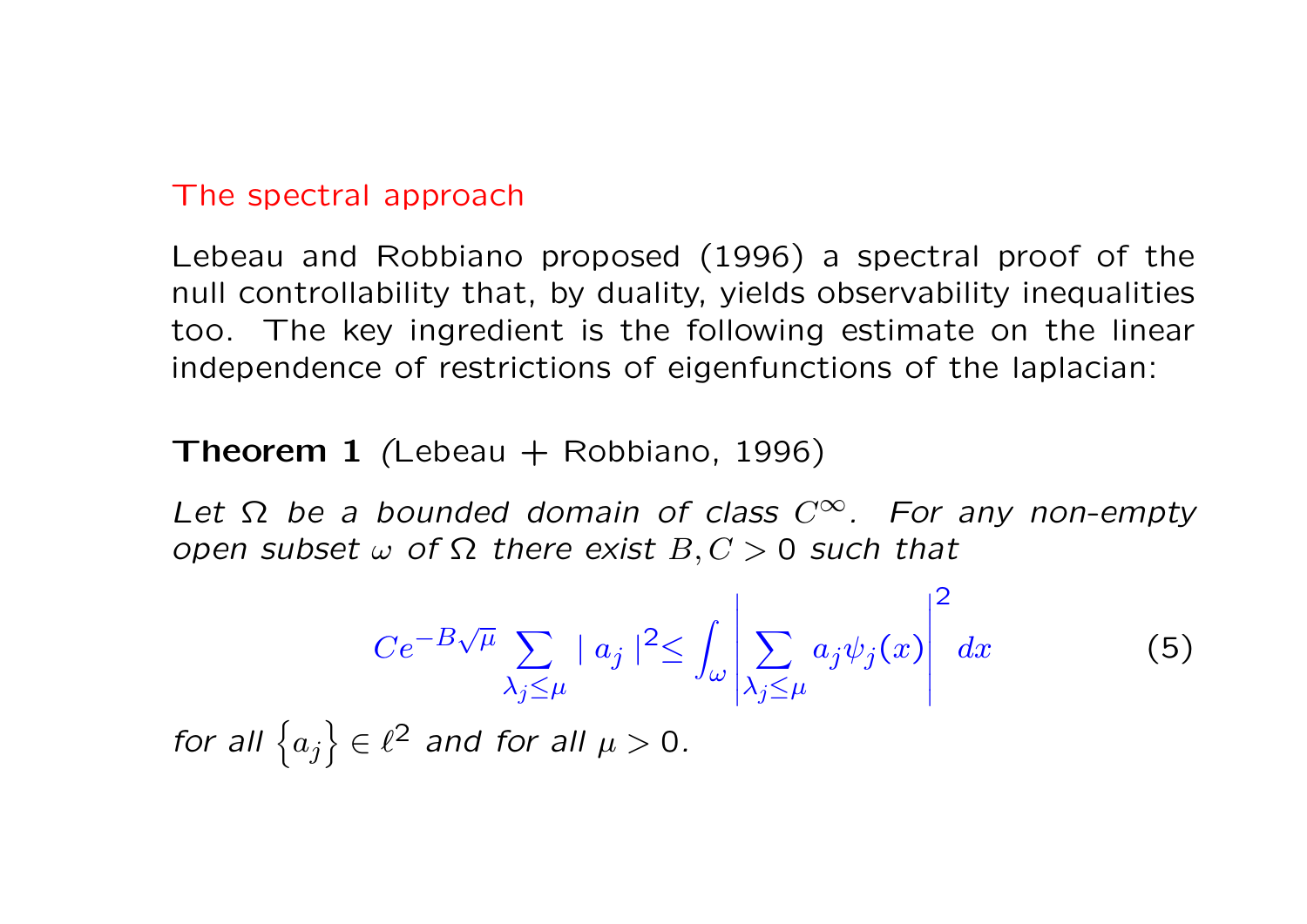Open problem  $\#$  2.2: To characterize the best constant  $B =$  $B(\Omega,\omega)$ .? Is the constant B in this spectral inequality related to the best constant  $A > 0$  in the parabolic one?

Several works have also been devoted to get upper bounds on the best constant A using Carleman inequalities, Kannai's tranform and the control of waves under the so-called Geometric Control Condition (GCC) (Miller),one-dimensional tools from nonharmonic Fourier series, moment problems and number theory (Seidman; Tucsnak and Tenenbaum,...) but, as far as we know, even in  $1-d$  the problem of getting sharp upper bounds in open.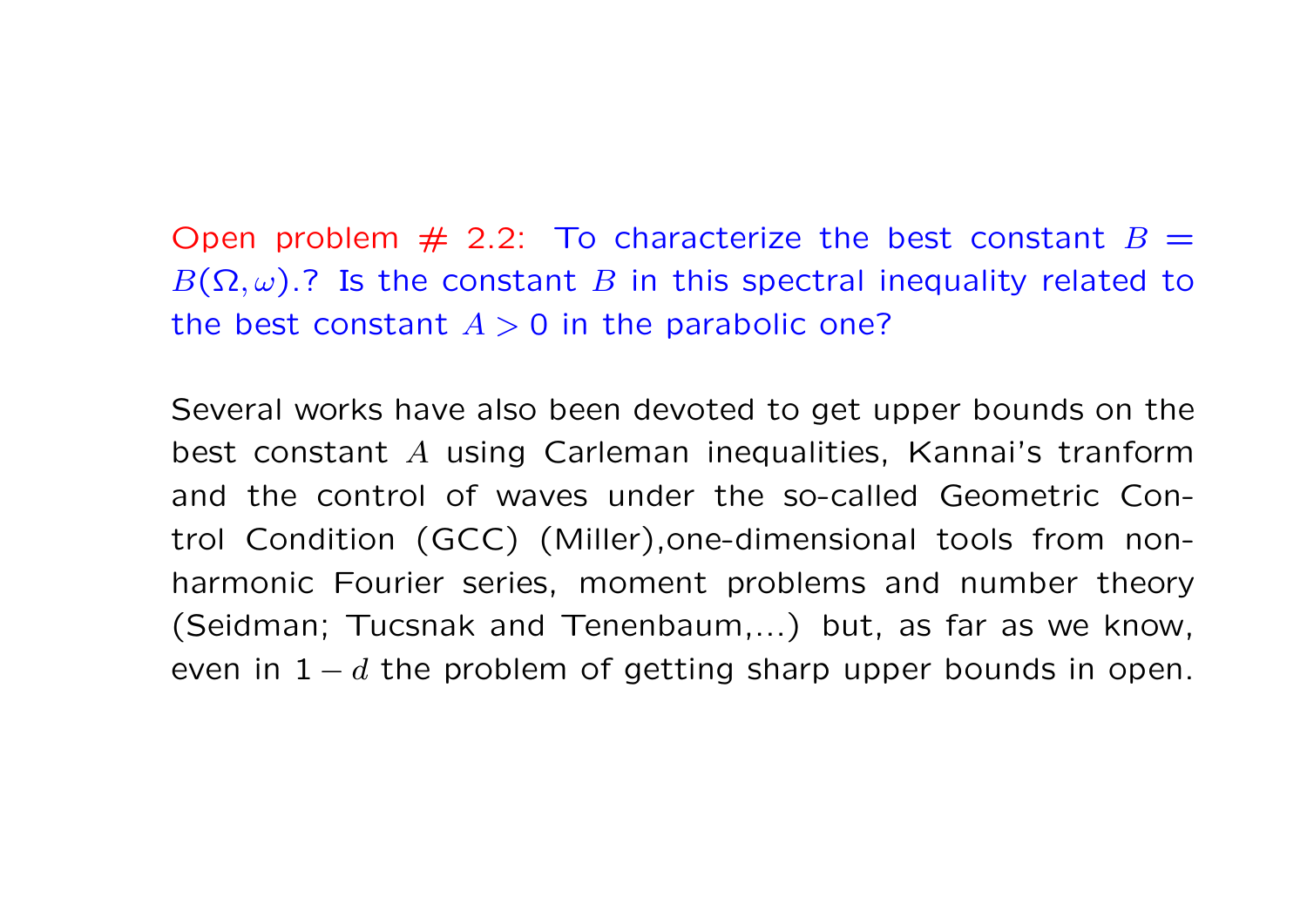Open problem  $# 2.3$ : In one space-dimension is it true that

$$
A = \ell^2/4 \qquad \text{??}
$$

Open problem  $#$  2.4: Possible connections with well known results on decay rates for damped wave equations in which both microlocal quantities and spectral ones enter, that only coincide in  $1-d$  (see Section  $\#1$ )???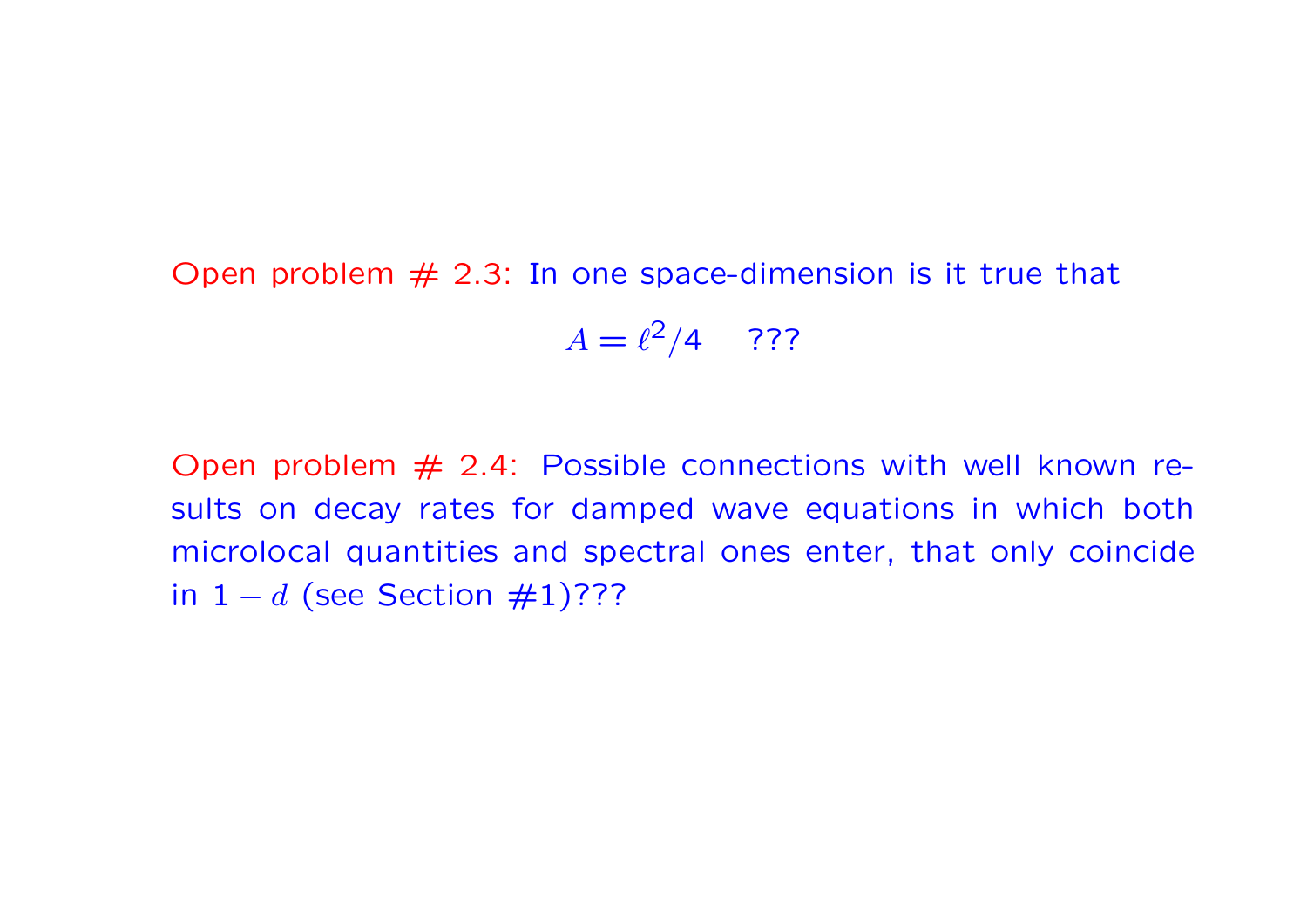3.- Robust control of linear finite-dimensional systems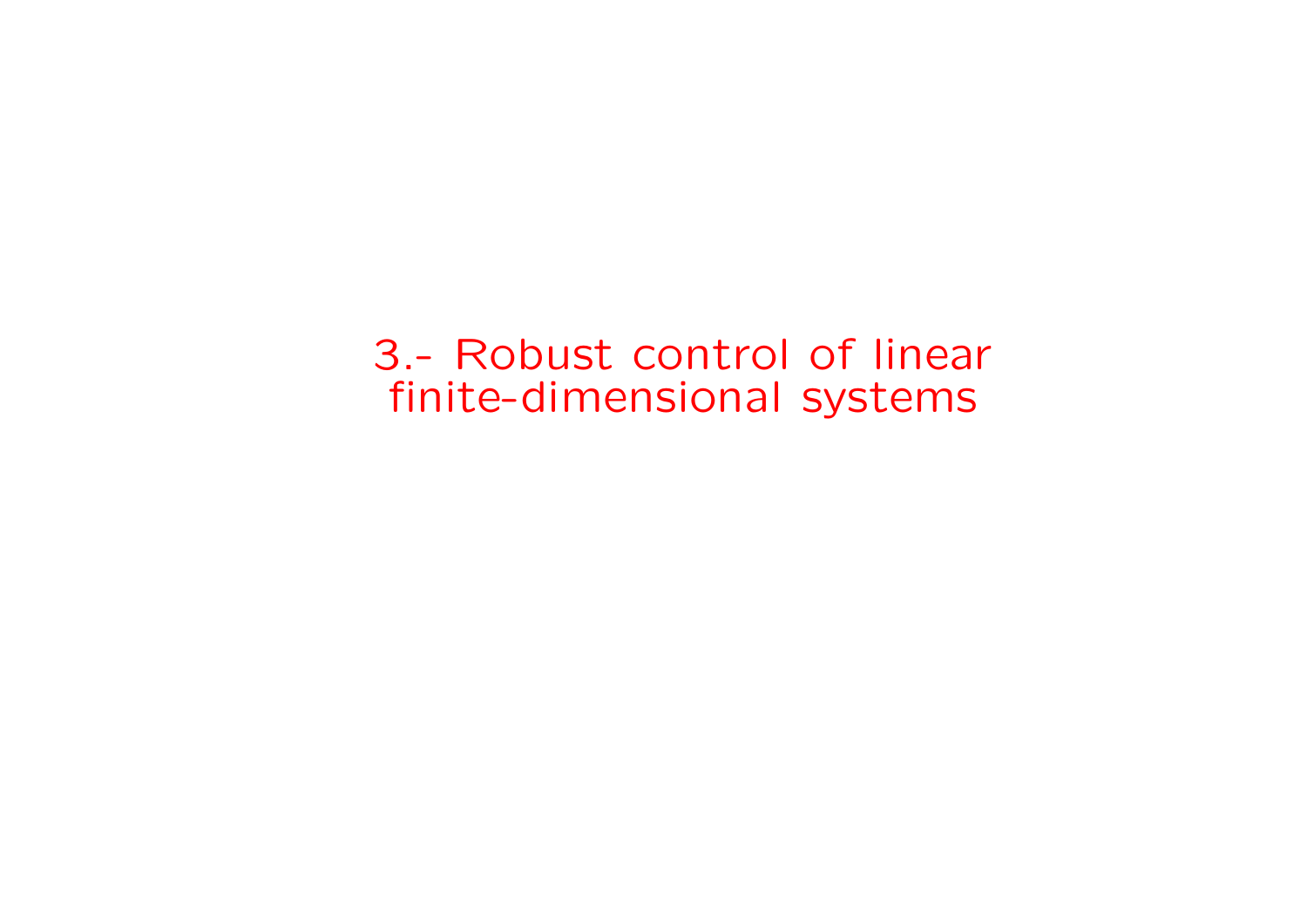Partially dissipative linear hyperbolic systems

$$
\frac{\partial w}{\partial t} + \sum_{j=1}^{m} A_j \frac{\partial w}{\partial x_j} = -Bw \text{ , } x \in \mathbb{R}^m \text{ , } w \in \mathbb{R}^n \tag{6}
$$

$$
\begin{array}{c}\nA_1, \ldots, A_m \\
\text{symmetric}\n\end{array}\n\begin{array}{c}\nB = \begin{pmatrix}\n0 & 0 \\
0 & D\n\end{pmatrix}\n\begin{array}{c}\n\downarrow n_1 \\
\downarrow n_2\n\end{array}\n\quad\n\begin{array}{c}\nX^tDX > 0 \\
\forall X \in \mathbb{R}^{n_2} - \{0\}\n\end{array}
$$

Goal: Understand the asymptotic behavior as  $t \to \infty$ .

Apply Fourier transform:

$$
\frac{\partial \hat{w}}{\partial t} = (-B - iA(\xi))\hat{w} \quad \text{where} \quad A(\xi) := \sum_{j=1}^{m} \xi_j A_j
$$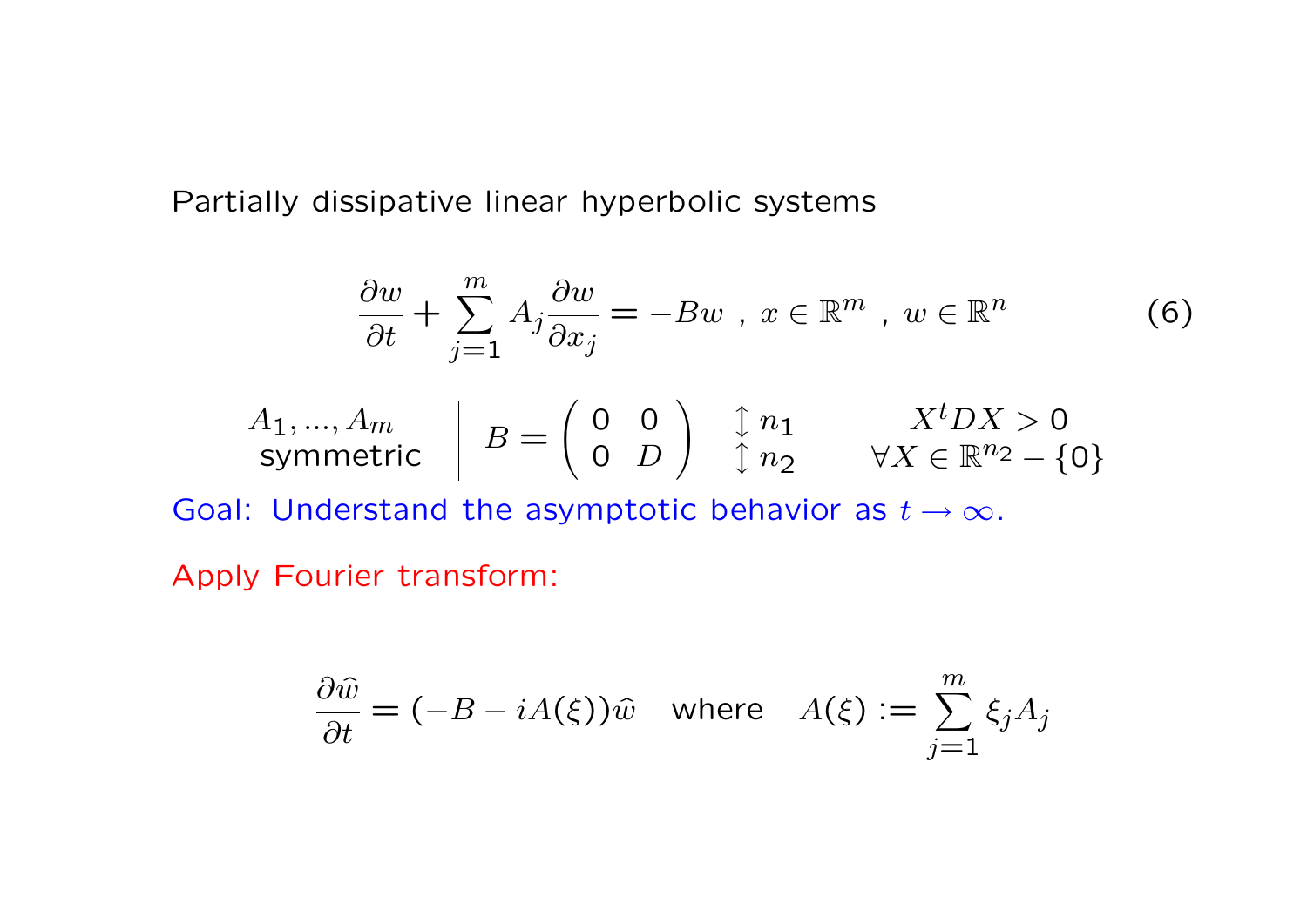Lack coercivity :  $\langle [B+iA(\xi)]X, X \rangle = \langle BX, X \rangle = \langle DX_2, X_2 \rangle \ngeq c|X|^2$ 

is compatible with the decay depending on  $\xi$ :

 $\exp[(-B - iA(\xi))t] \le Ce^{-\lambda(\xi)t}$ 

PARTIALLY DISSIPATIVE LINEAR HYPERBOLIC SYSTEM

≡

 $m$ -PARAMETER  $(\xi)$  FAMILY OF FINITE-DIMENSIONAL PARTIALLY DISSIPATIVE n-DIMENSIONAL SYSTEMS.

The asymptotic behavior of solutions is determined by the behavior of the function  $\xi \to \lambda(\xi)$  giving the decay rate as a function of ξ.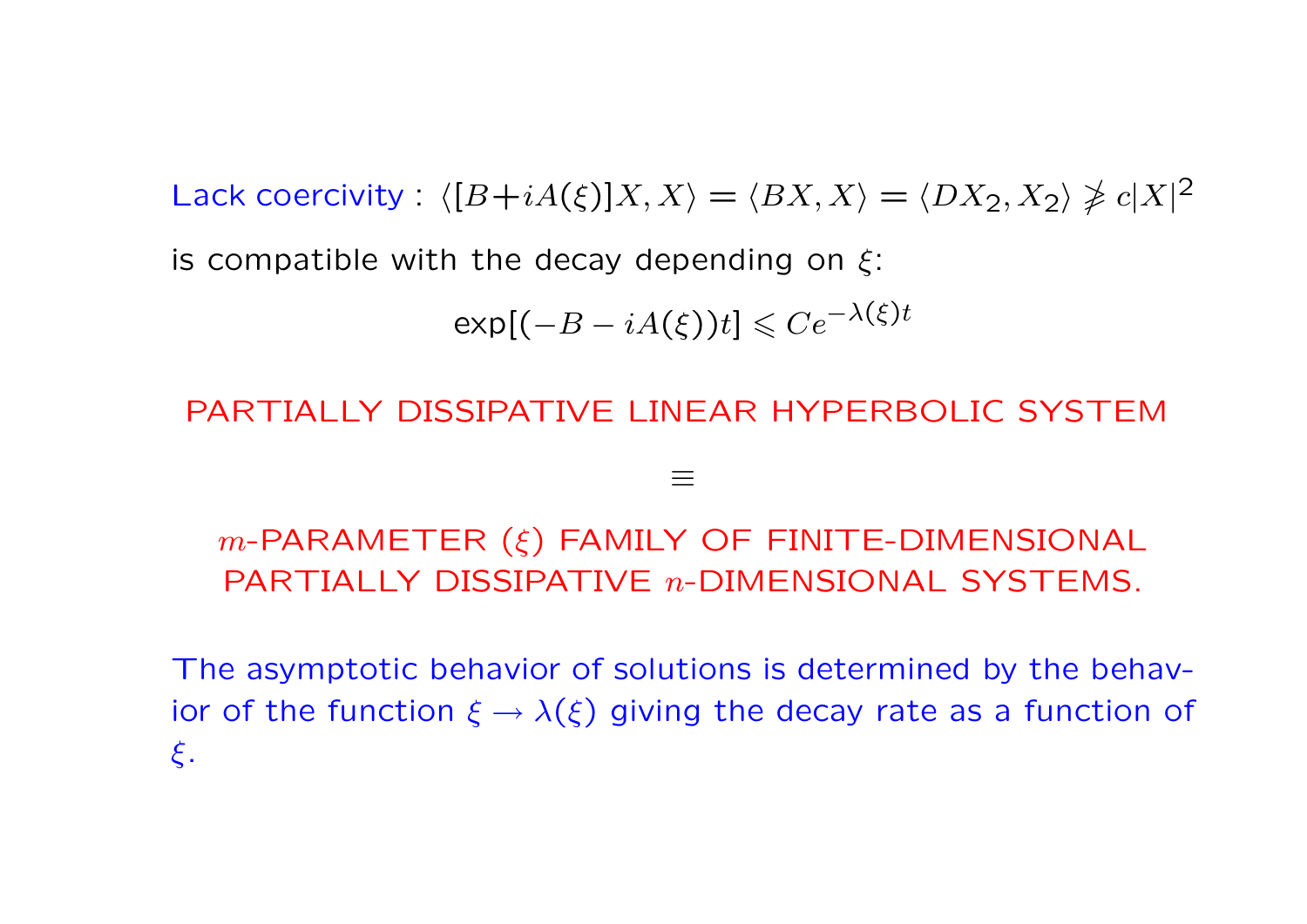A quantitative measure of the decay rate as a function of  $\xi$ :

$$
A_1, ..., A_m
$$
  
symmetric  

$$
\begin{array}{ccc} B = \begin{pmatrix} 0 & 0 \\ 0 & D \end{pmatrix} & \begin{array}{c} n_1 \\ \uparrow n_2 \end{array} & A(\xi) := \sum_{j=1}^m \xi_j A_j
$$
  

$$
\xi = \rho \omega \in \mathbb{R}^m \quad \rho > 0 \quad \omega \in S^{m-1} \quad (m_k) \uparrow \text{well chosen}
$$

$$
N_{*,\epsilon}(\omega) := \min \{ \sum_{k=0}^{n-1} \epsilon^{m_k} |BA(\omega)^k x|^2; x \in S^{n-1} \}.
$$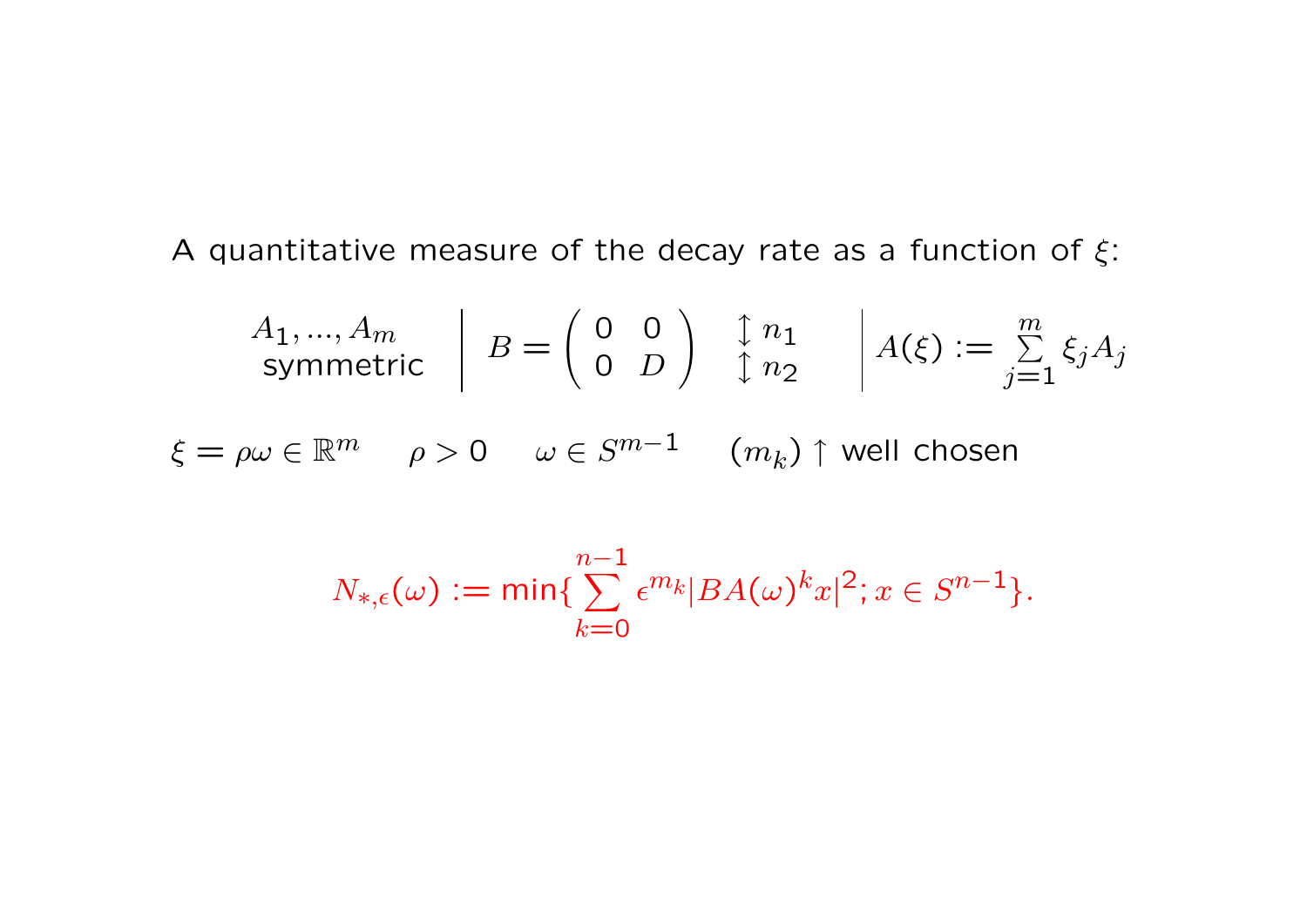**Theorem 2** (*K. Beauchard and E. Z.*)  $\exists \epsilon_*>0, c>0$  such that  $\forall \epsilon \in (0, \epsilon_*)$ ,  $\mathsf{exp}[(-B - i\rho A(\omega))t] \leqslant 2e^{-cN_{*,\epsilon}(\xi)\mathsf{min}\{1,\rho^2\}t}.$ 

Remark :  $(SK) = (Shizuta-Kawashima) \Leftrightarrow Kalman rank$ condition for  $(A, B) \Leftrightarrow N_{*,\epsilon}(\omega) \geq N_{*,\epsilon} > 0, \forall \omega \in S^{m-1}$ .

In general,  $N_{*,\epsilon}(\omega)$  may vanish for some values of  $\omega \in S^{m-1}$ , in which case the decomposition of solutions and its asymptotic form is more complex.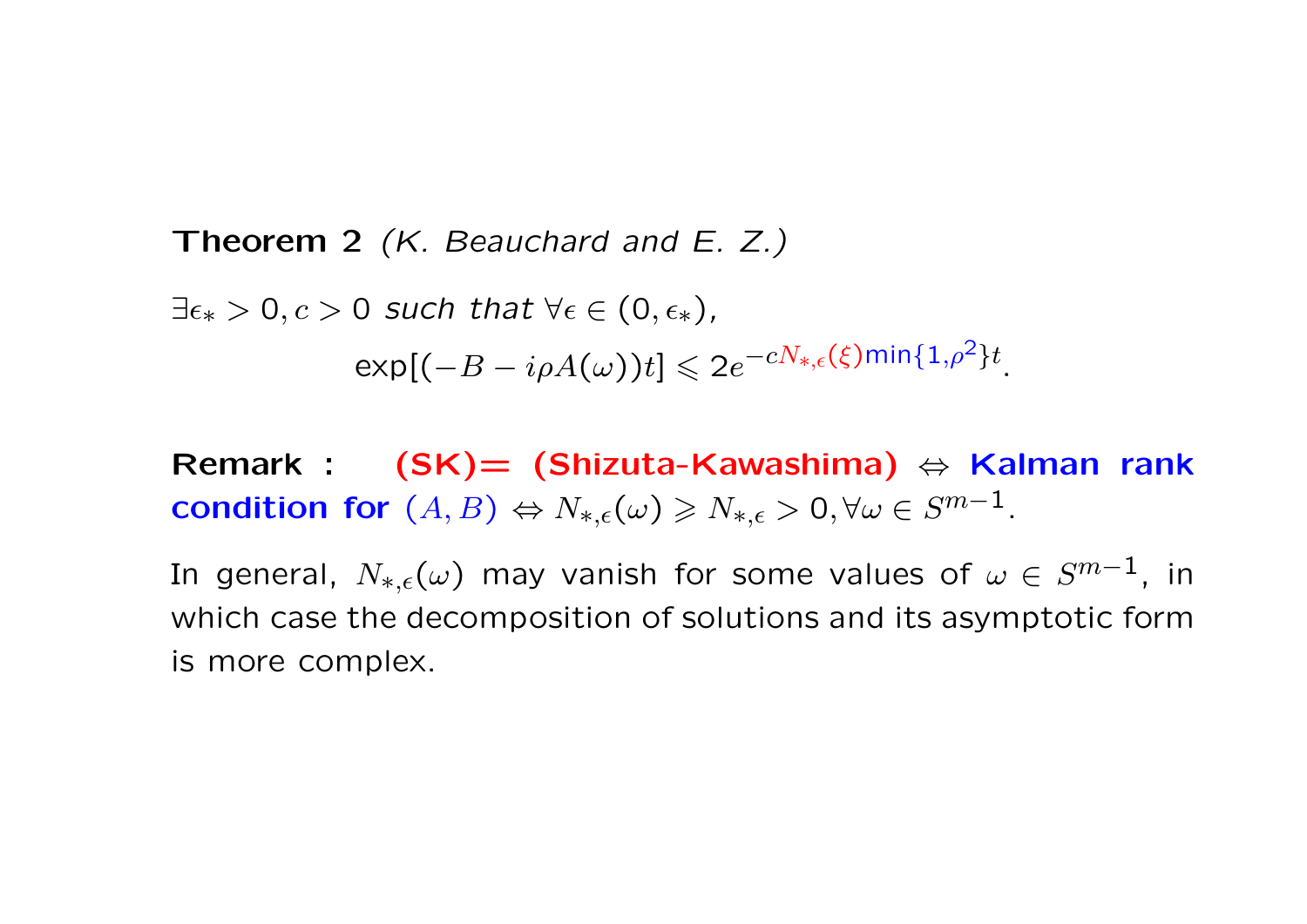The set of degeneracy :

 $\mathcal{D}(B+iA(\xi))=\{\xi\in\mathbb{R}^m;\text{rank}[B|BA(\xi)|...|BA(\xi)^{n-1}] < n\}$ 

is an algebraic submanifold

- either 
$$
|D|
$$
 = 0  $\Leftrightarrow$  N<sub>\*, $\epsilon$</sub>  > 0 a.e. ⇒ strong  $L^2$  stability;  
or

$$
- \mathcal{D} = \mathbb{R}^m : \exists \text{ non dissipated solutions}
$$

Open problem  $# 3.1$ : Characterize and classify, in terms of  $(A, B)$ , the possible sets of degeneracy  $D$ .

Open problem  $# 3.2$ : Characterize and classify, in terms of  $(A, B)$ , the possible degenerate behaviors of  $N_{*,\epsilon}(\omega)$  as  $\omega \to \mathcal{D}$ .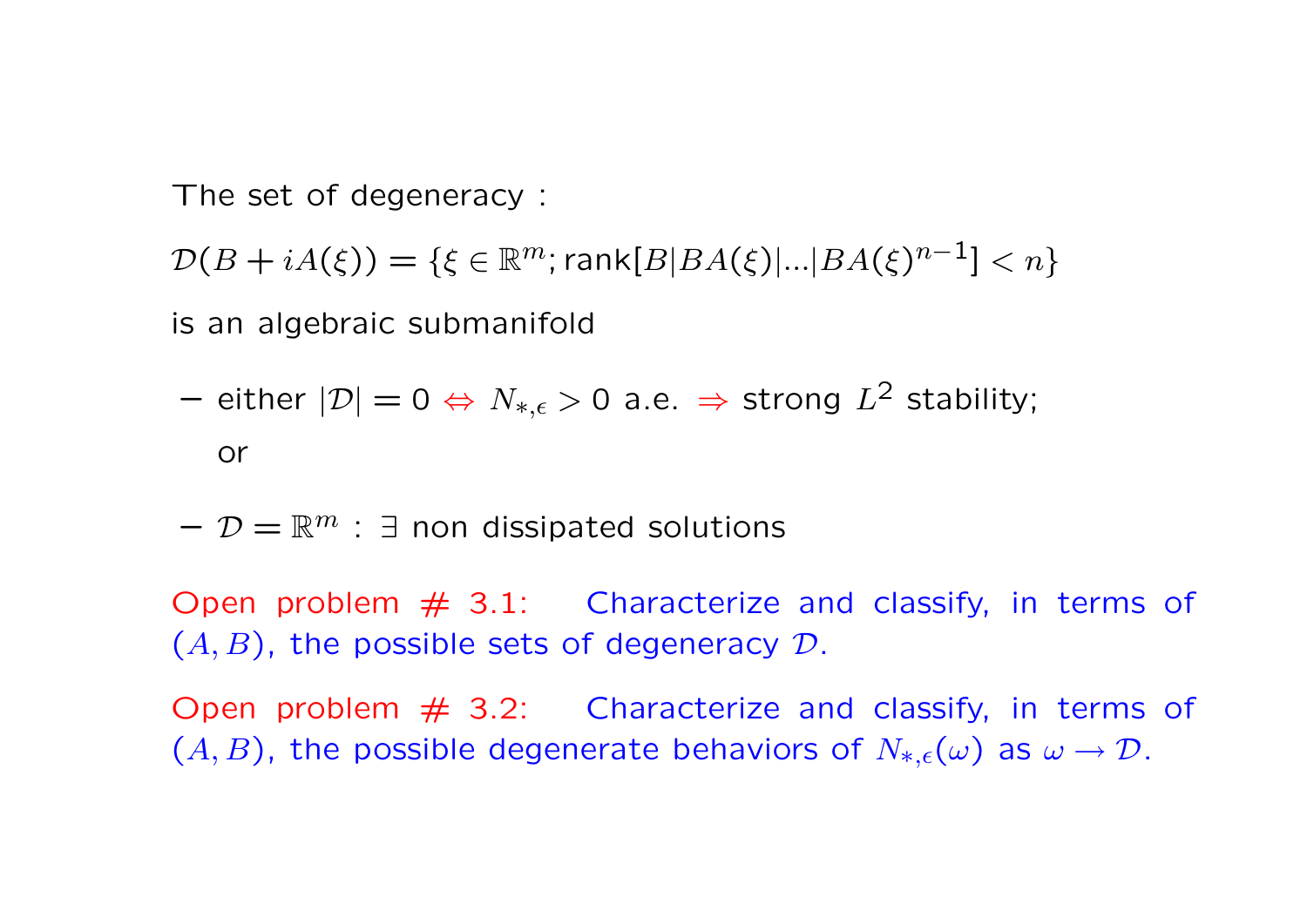Open problem  $# 3.3$ : Classify the possible asymptotic behaviors of partially dissipative hyperbolic systems as  $t \to \infty$ .

Open problem  $# 3.4$ : Describe the controllability properties of  $m$ -parameter families of finite-dimensional systems:

$$
x'(t) + iA(\xi)x(t) = Bu(t) \quad \text{where} \quad A(\xi) := \sum_{j=1}^{m} \xi_j A_j.
$$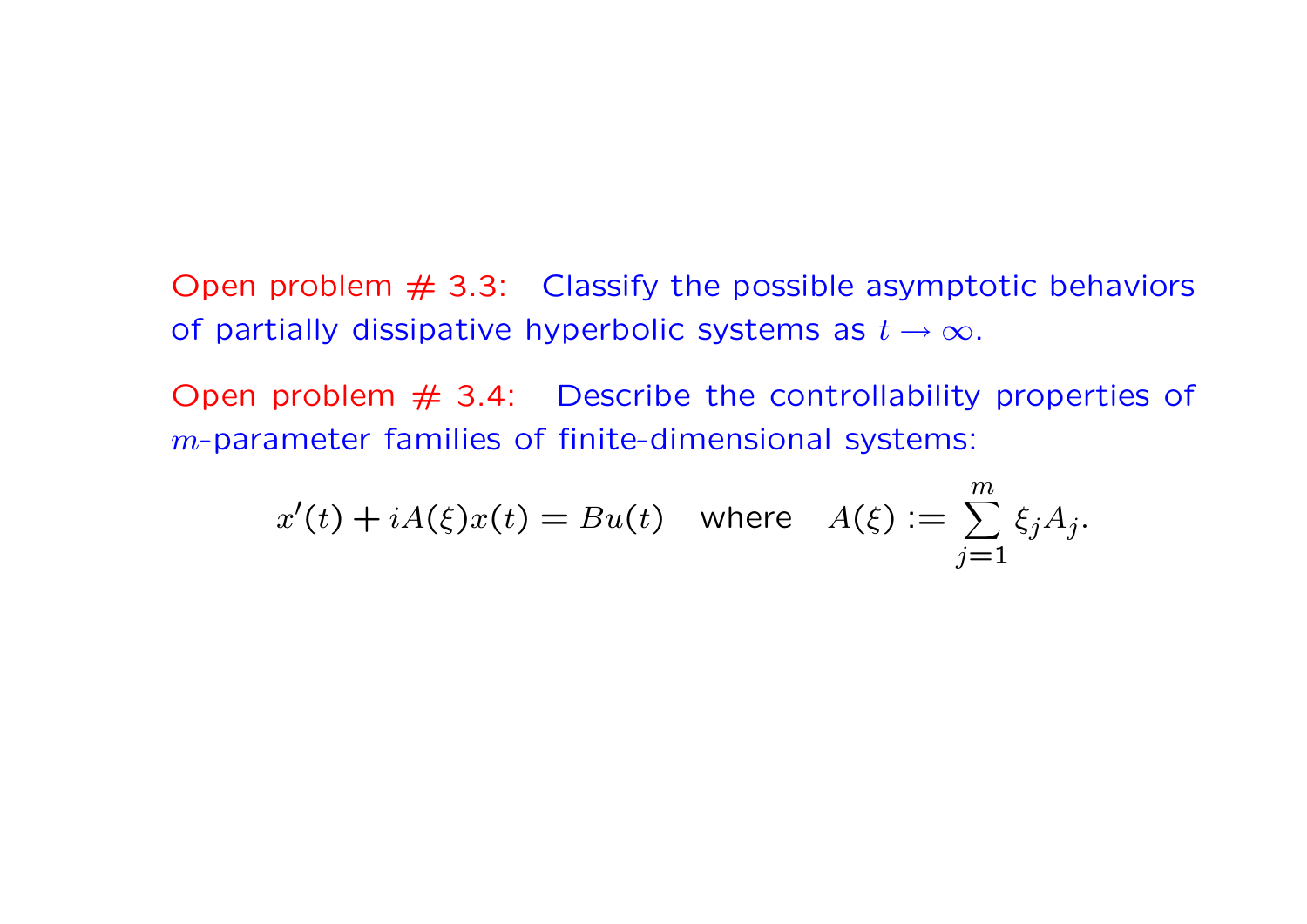An example:

**Theorem 3** (K. Beauchard & E. Z.) When  $n_1 = 1$ ,  $D$  is a vector subspace of  $\mathbb{R}^m$  and  $N_{*,\epsilon}(\omega) \geqslant c\min\{1,\mathit{dist}(\omega,\mathcal{D})^2\}, \forall \omega \in S^{m-1}.$ 

Example:  $n = m = 2$ ;  $\mathcal{D} = \{(\xi_1, \xi_2) : a_{21}^1 \xi_1 + a_{21}^2 \xi_2 = 0\}.$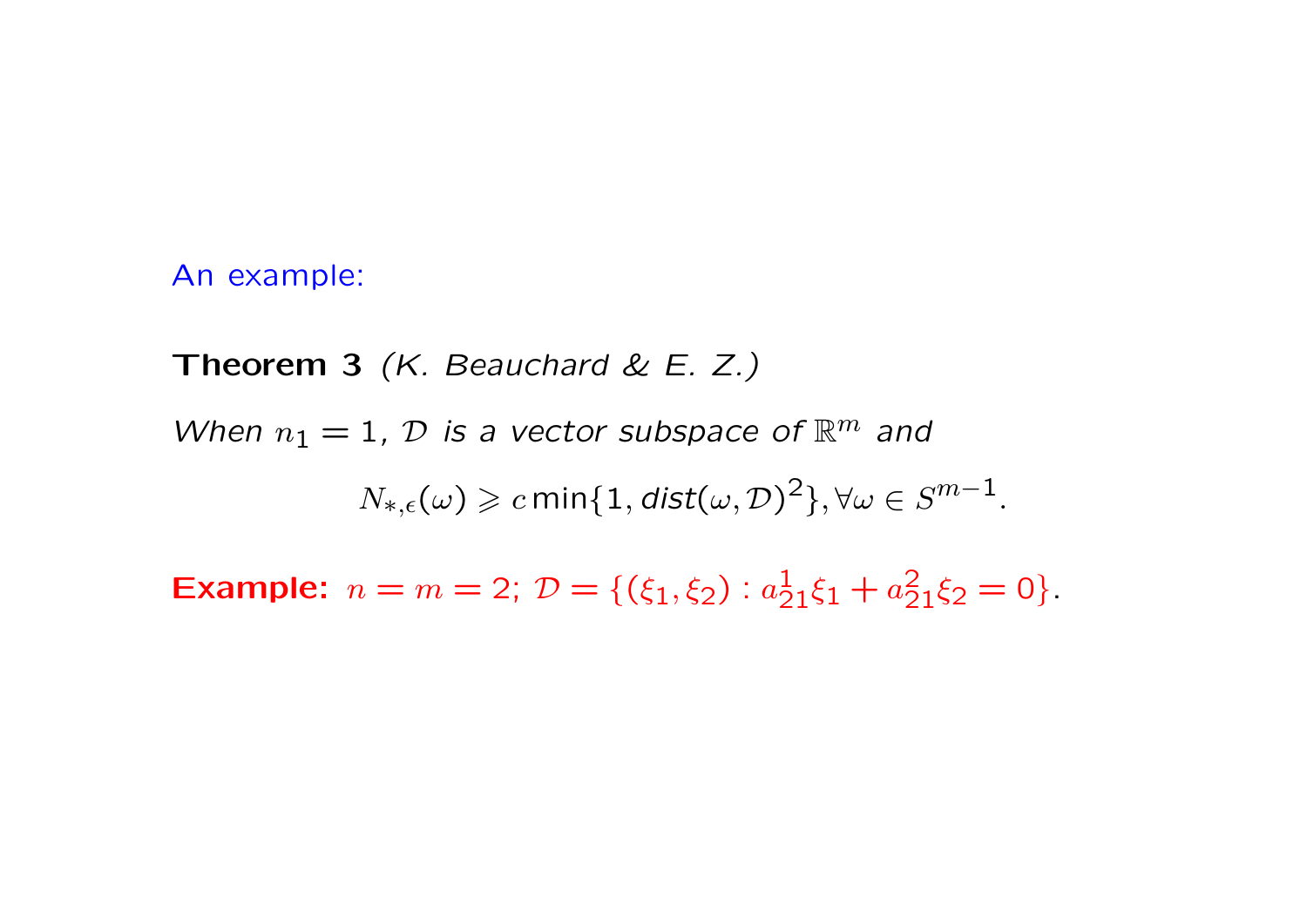4.- Control of Kolmogorov's equation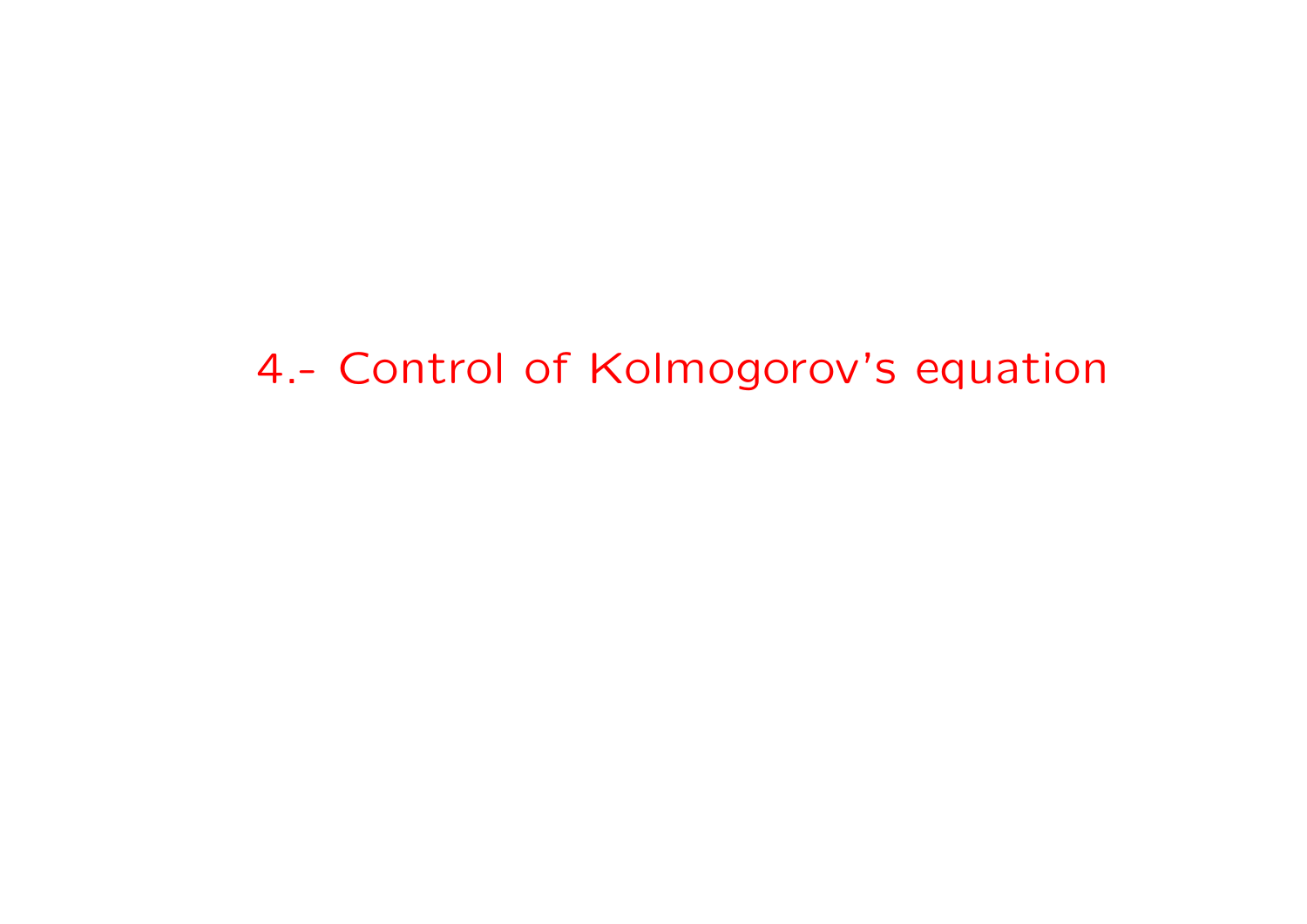Null control of the Kolmogorov equation:

$$
\frac{\partial f}{\partial t} + v \frac{\partial f}{\partial x} - \frac{\partial^2 f}{\partial v^2} = u(t, x, v) 1_\omega(x, v), (x, v) \in \mathbf{R}_x \times \mathbf{R}_v, t \in (0, +\infty).
$$
\n(7)

In a recent work with K. Beauchard, we consider the particular case where where  $\omega = \mathbf{R}_x \times \mathbf{R}_x$  $\sqrt{ }$  $\mathrm{R}_v - [a,b]$ 1 .

Equivalently, one may address the following observability inequality for the adjoint system:

$$
\begin{cases} \n\frac{\partial g}{\partial t} - v \frac{\partial g}{\partial x} - \frac{\partial^2 g}{\partial v^2} = 0, (x, v) \in \mathbf{R}_x \times \mathbf{R}_v, t \in (0, T), \\
g(0, x, v) = g_0(x, v), (x, v) \in \mathbf{R}_x \times \mathbf{R}_v.\n\end{cases} \tag{8}
$$

$$
\int_{\mathbf{R}_x\times\mathbf{R}_v}|g(T,x,v)|^2dxdv\leqslant C\int_0^T\int_{\omega}|g(t,x,v)|^2dxdvdt.
$$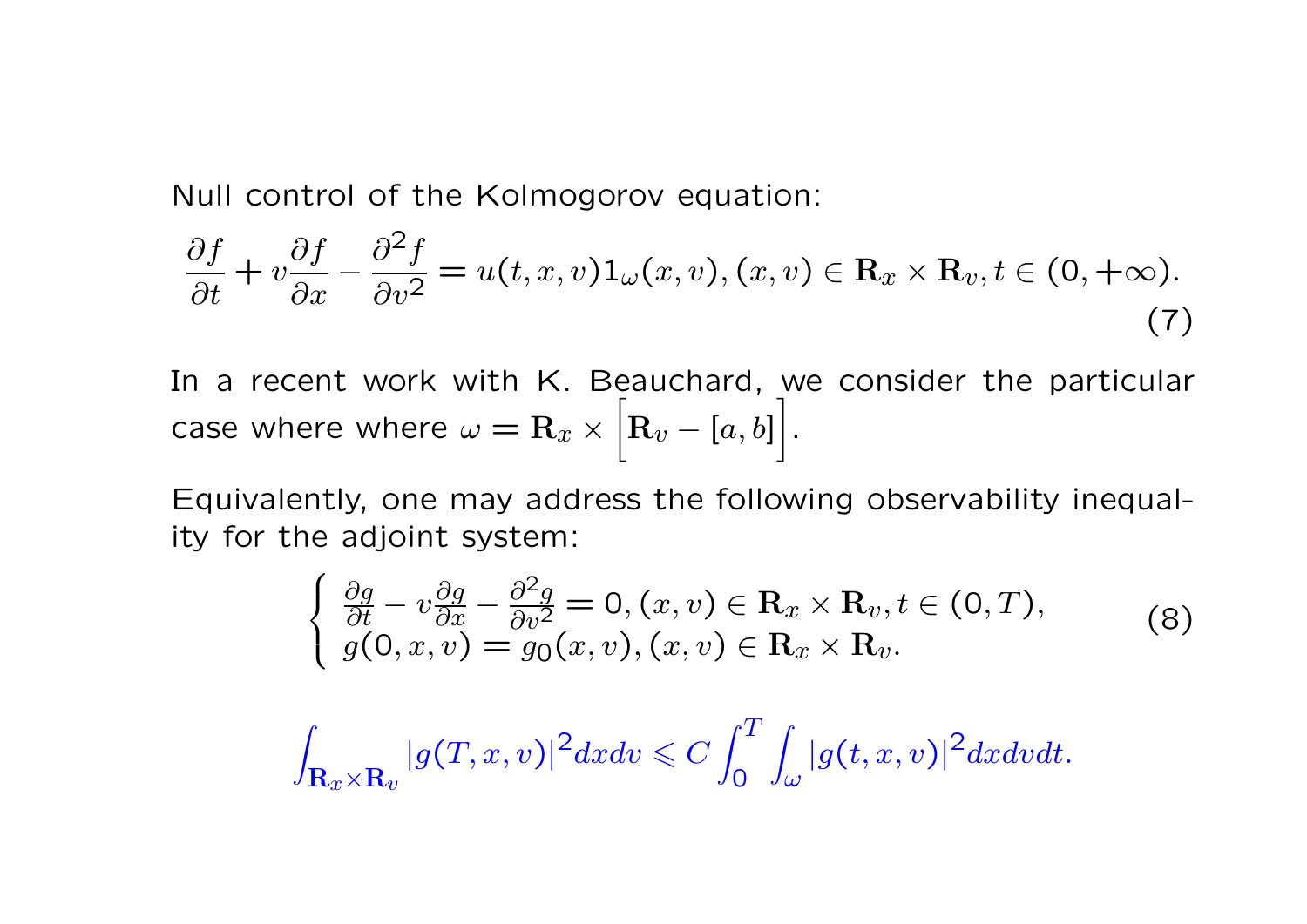**Theorem 4** (K. Beauchard and E. Z.)

In the particular case where  $\omega = \mathbf{R}_x \times$  $\sqrt{ }$  $\mathbf{R}_v - [a,b]$ 1 the observability inequality holds for the adjoint system and the Kolmogorov equation is null controllable.

Ideas of the proof:

 $-$  Fourier transform in  $v$ :

$$
\begin{cases} \frac{\partial \widehat{f}}{\partial t}(t,\xi,v) + i\xi v \widehat{f}(t,\xi,v) - \frac{\partial^2 \widehat{f}}{\partial v^2}(t,\xi,v) = \widehat{u}(t,\xi,v) \mathbf{1}_{\mathbb{R} - [a,b]}(v), \\ \widehat{f}(0,\xi,v) = \widehat{f}_0(\xi,v). \end{cases}
$$
(9)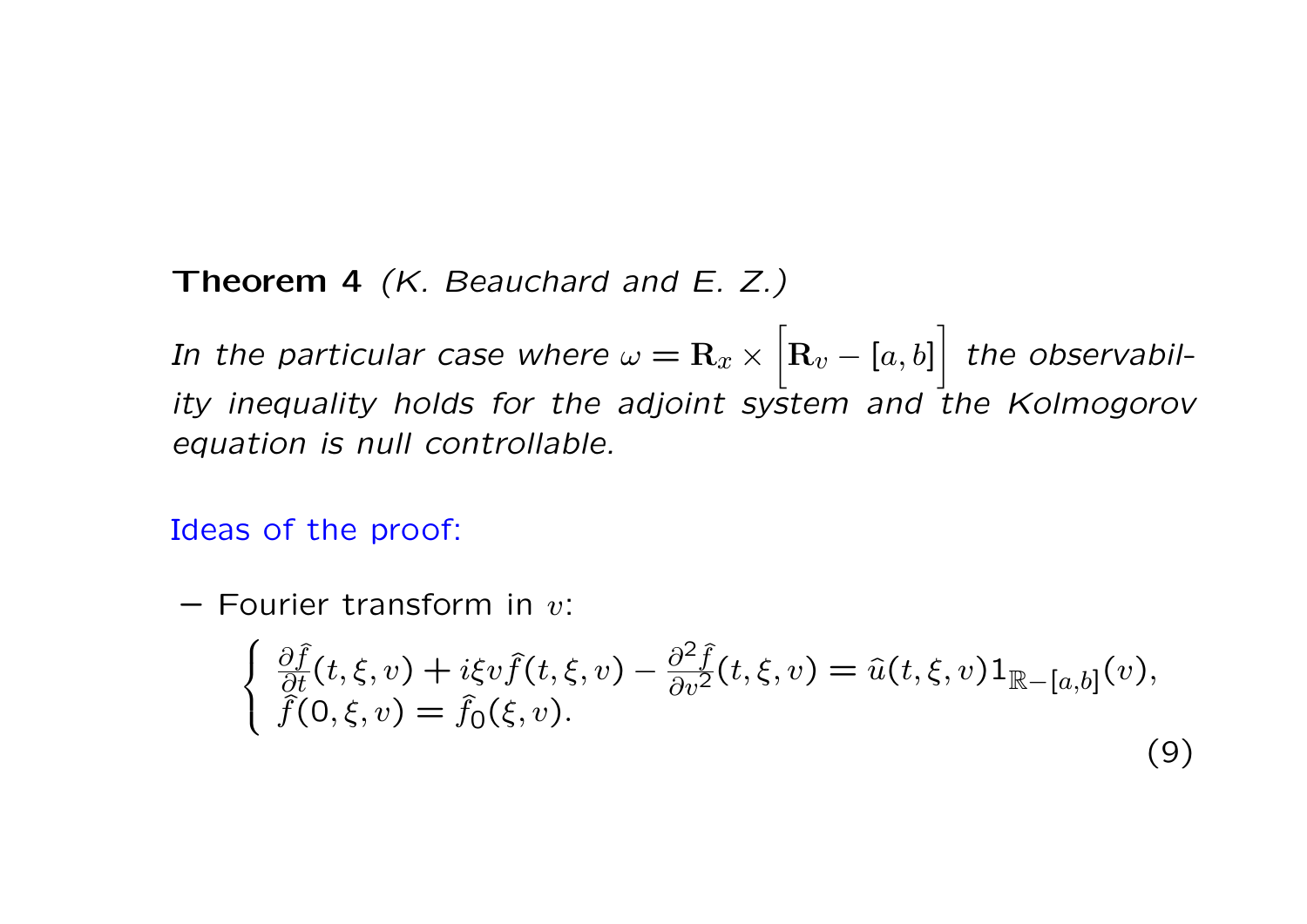- Decay:  
\n
$$
\left| \hat{f}(t,\xi,.) \right|_{L^2(\mathbb{R})} \leq \left| \hat{f}_0(\xi,.) \right|_{L^2(\mathbb{R})} e^{-\xi^2 t^3/12}, \forall \xi \in \mathbb{R}, \forall t \in \mathbb{R}_+.
$$
 (10)  
\n- Control depending on the parameter  $\xi$  with cost  
\n
$$
e^{C(T) \max\{1, \sqrt{|\xi|}\}}
$$
.

The exponentially large cost of control for high frequencies is compensated by the exponential (and stronger) decay rate.